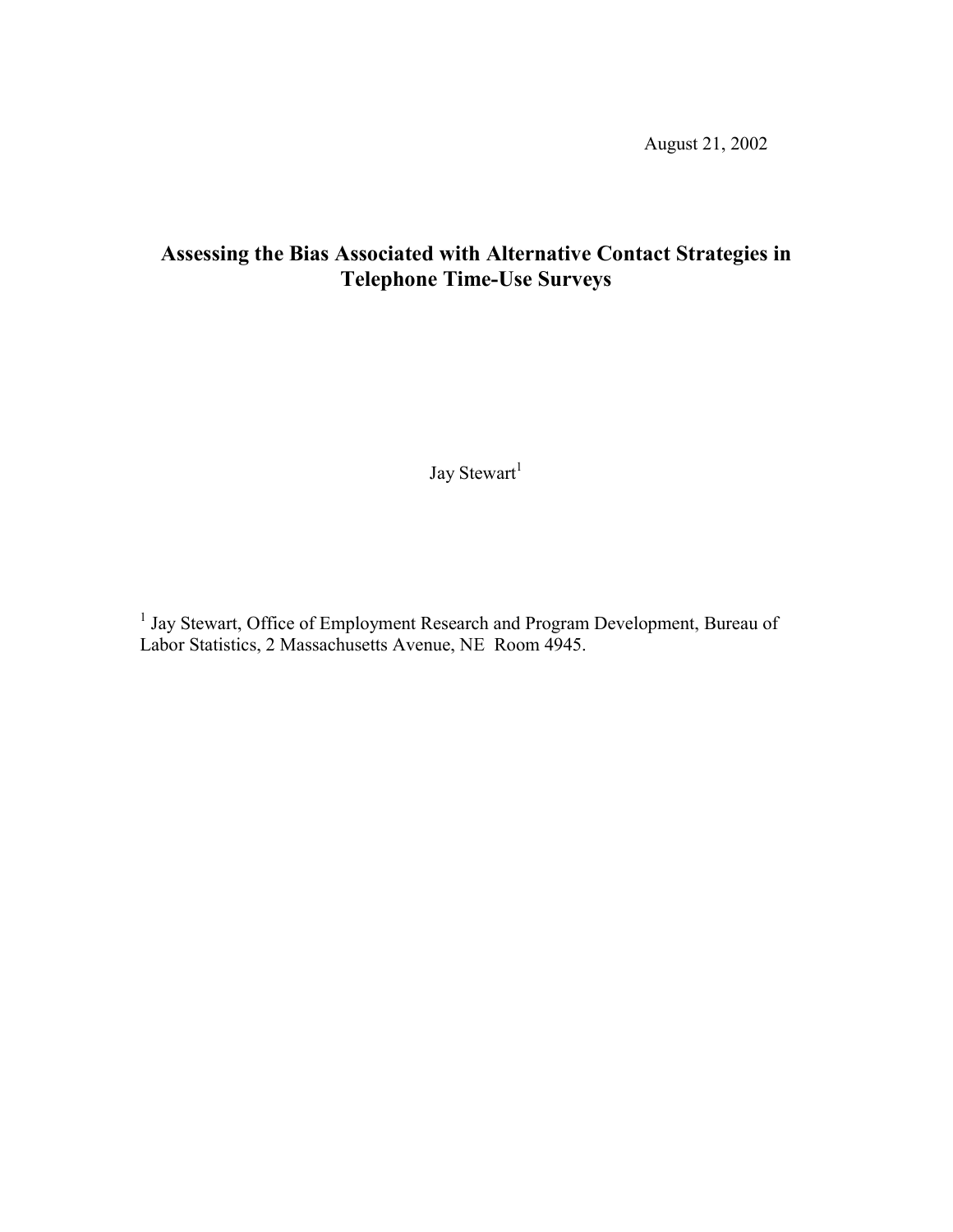## **Assessing the Bias Associated with Alternative Contact Strategies in Telephone Time-Use Surveys**

#### **Abstract**

 In most telephone time-use surveys, respondents are called on one day and asked to report on their activities during the previous day. Given that most respondents are not available on their initial calling day, this feature of telephone time-use surveys introduces the possibility that the probability of interviewing the respondent about a given reference day is correlated with the activities on that reference day. Further, noncontact bias is a more important consideration for time-use surveys than for other surveys, because timeuse surveys cannot accept proxy responses. Therefore, it is essential that telephone timeuse surveys have a strategy for making subsequent attempts to contact respondents. A contact strategy specifies the contact schedule and the field period. Previous literature has identified two schedules for making these subsequent attempts: a convenient-day schedule and a designated-day schedule. Most of these articles recommend the designated-day schedule, but there is little evidence to support this viewpoint. In this paper, I use computer simulations to examine the bias associated with the convenient-day schedule and three variations of the designated-day schedule. My results support using a designated-day schedule, and validate the recommendations of the previous literature. The convenient-day schedule introduces systematic bias: time spent in activities done away from home tends to be overestimated. More importantly, estimates generated using the convenient-day schedule are sensitive to the variance of the contact probability. In contrast a designated-day-with-postponement schedule generates very little bias, and is robust to a wide range of assumptions about the pattern of activities across days of the week.

Key Words: Telephone time-use surveys; Contact strategies; Bias; Computer simulations.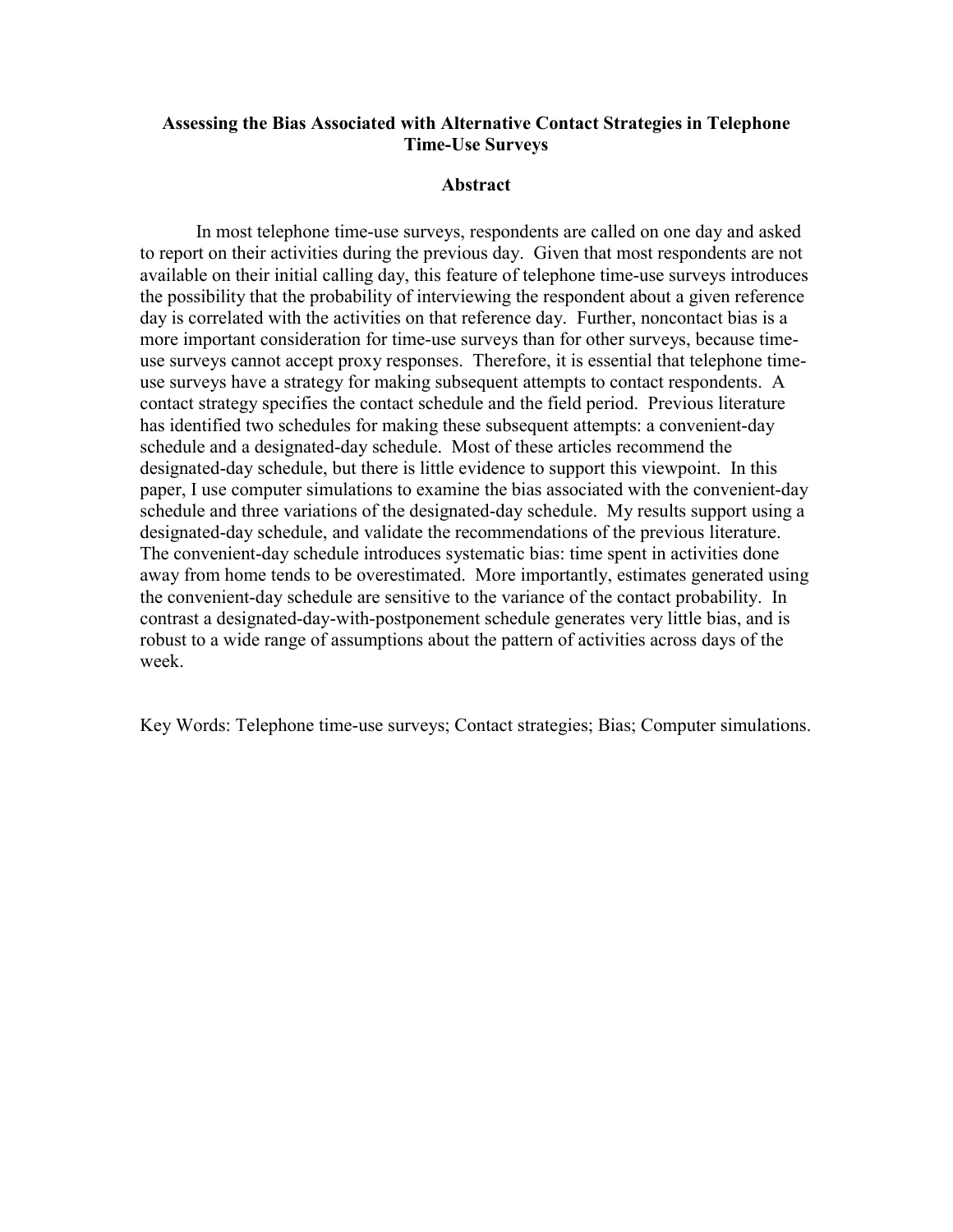#### **1. Introduction**

Telephone time-use surveys present a unique data collection challenge because respondents are called on one day and asked to report on their activities during the previous day. The challenge arises because most respondents--about 75 percent (Kalton, page 95)--are not contacted on their original calling day, necessitating additional contact attempts. In most surveys, it does not matter when these additional attempts are made, because respondents are being asked to report about a fixed reference period. And in most surveys recall does not suffer too much if respondents are contacted several days after the initial calling day. But in time-use surveys, respondents' ability to recall their activities on a given day falls off dramatically after a day or so, which means that the respondent must be assigned a new reference day if no contact is made on the initial calling day. As we will see below, this scenario introduces the possibility that the probability of interviewing the respondent about a given reference day is correlated with the activities on that reference day. Therefore it is essential that these surveys have a strategy for making subsequent attempts to contact respondents that does not introduce bias.

#### *Contact Strategies*

What is a contact strategy? A contact strategy is comprised of a contact schedule and a field period. The contact schedule specifies which days of the week that contact attempts will be made, and the field period specifies the maximum number of weeks attempts will be made.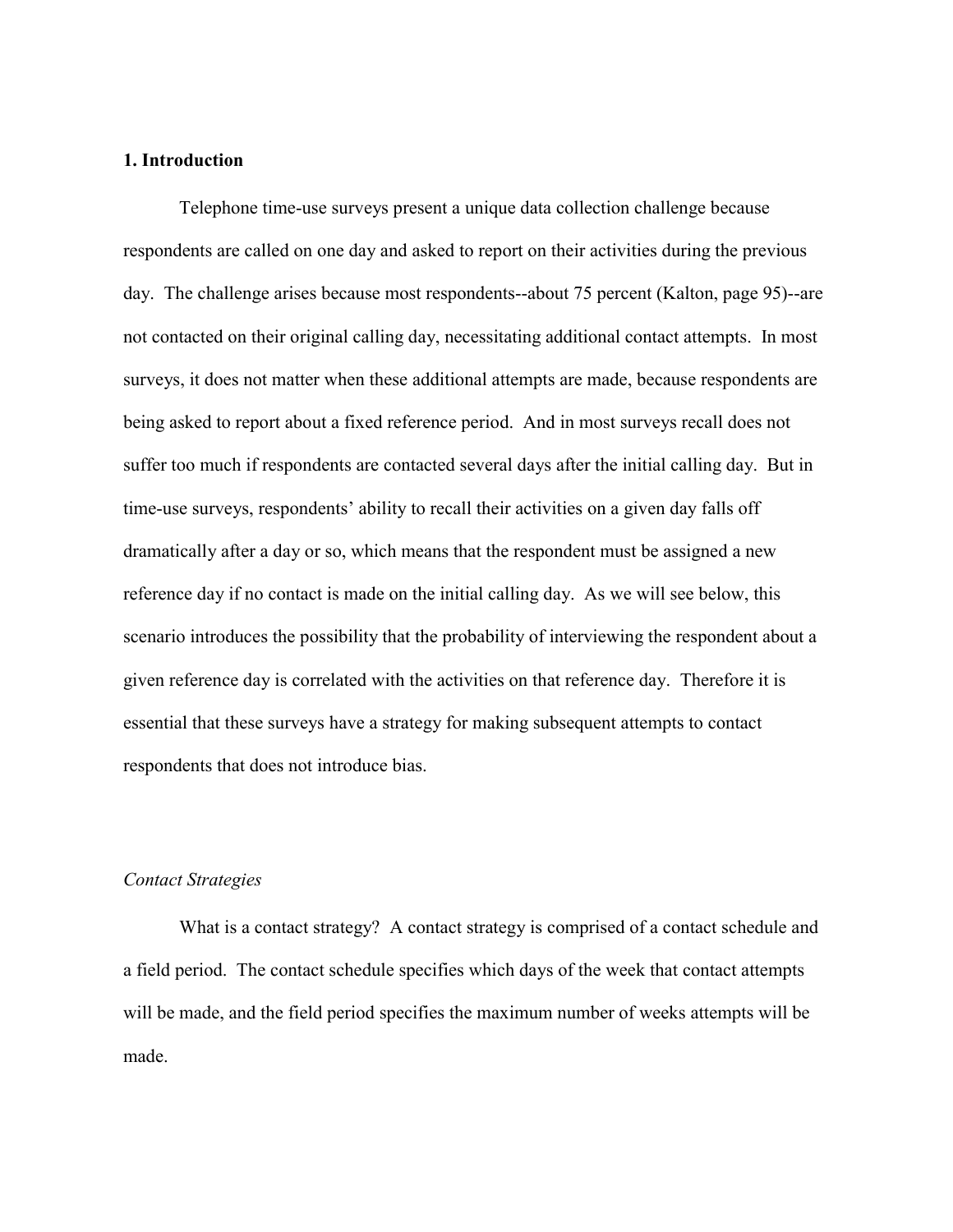Contact schedules fall into two main categories: designated-day schedules and convenient-day schedules. Both types of schedule randomly assign each respondent to an initial calling day. If the respondent is contacted on the initial calling day, the interviewer attempts to collect information about the reference day, which is the day before the calling day. It is for subsequent contact attempts that these schedules differ.

Under a designated-day schedule, there are two approaches to making subsequent contact attempts. The interviewer could call the respondent on a later date, and ask the respondent to report activities for the original reference day. This approach maintains the original reference day, but extends the recall period. Harvey (1993, page 210) recommends allowing a recall period of no more than two days. The second approach is to postpone the interview and assign the respondent to a new reference day. Kalton (1985, page 95) recommends postponing the interview by exactly one week, so that the new reference day is the same day of the week as the original reference day.

These approaches are not mutually exclusive. For example, Statistics Canada's designated-day schedule allows interviewers to call respondents up to two days after the reference day (Statistics Canada 1999, page 17), and to postpone the interview by one week if the respondent cannot be reached after the second day of attempts. The interview can be postponed no more than three times (Statistics Canada, telephone conversation with survey methodologist at). To illustrate, if the initial reference day is Monday the  $1<sup>st</sup>$ , the respondent is called on Tuesday the  $2<sup>nd</sup>$  and, if necessary, on Wednesday the  $3<sup>rd</sup>$ . If no interview is obtained on either of these days, the respondent is called on Tuesday the  $9<sup>th</sup>$  and, if necessary, on Wednesday the  $10^{th}$ , and asked to report on activities done on Monday the  $8^{th}$ . This process continues until the respondent is interviewed, refuses, or until four weeks pass.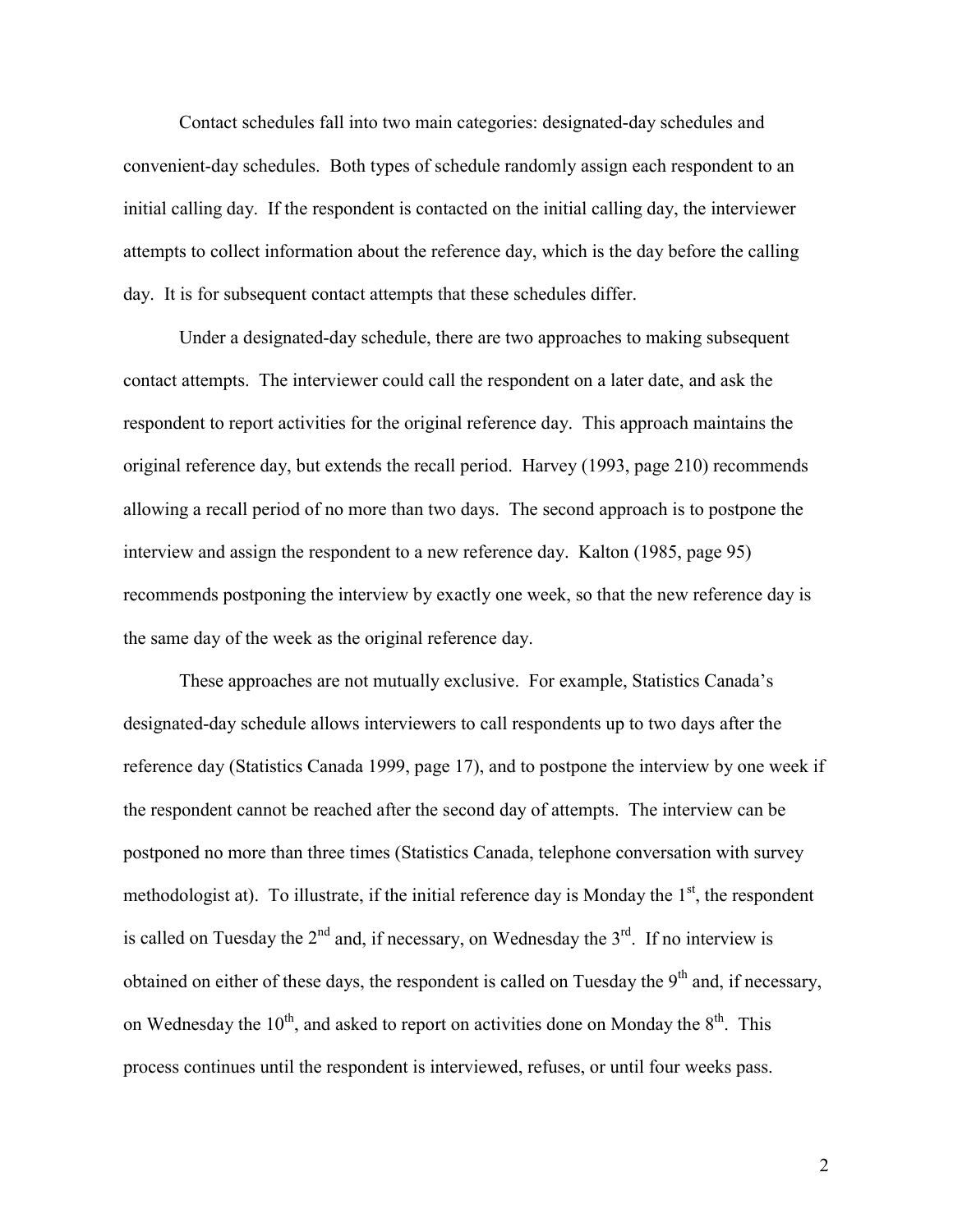The convenient-day schedule does not maintain the designated reference day. If no contact is made, then the interviewer calls on the next day and each subsequent day until the respondent is contacted. Once contact is made, the interviewer attempts to collect the interview or, if the respondent is unwilling to complete the interview at that time, reschedule it to a day that is convenient for the respondent. The reference day is always the day prior to the interview. It is worth noting that because respondents are not likely to schedule interviews on busy days, allowing them to choose their interview day is really no different than the interviewer proposing consecutive days (or calling on consecutive days) until the potential respondent accepts. Hence, one may think of the convenient-day schedule as being functionally identical to an every-day contact attempt schedule.

A variant of the convenient-day schedule described above was used in the 1992-1994 Environmental Protection Agency (EPA) Time Diary Study conducted by the University of Maryland. Respondents were not assigned to an initial calling day. Instead, they were assigned to either the weekday or weekend sample. For example, those who were assigned to the weekend sample could be called on Sunday (to report about Saturday) or Monday (to report about Sunday). Interviewers were instructed to make at least 20 call attempts before finalizing the case as noncompleted (Triplett 1995, pages 3 and 4).

Most methodological papers argue in favor of using a designated-day schedule (Kinsley and O'Donnell 1983; Kalton 1985, page 95; Lyberg 1989; and Harvey 1993, page 209; and Harvey 1999, page 23). For example, Lyberg (1989, page 219) argues that the convenient-day schedule may introduce bias because "the respondent may choose a day when he/she is not busy, a day he/she is not engaged in socially unacceptable behavior, a day he/she thinks is representative, etc." Kinsley and O'Donnell (1983, page 78) argue that the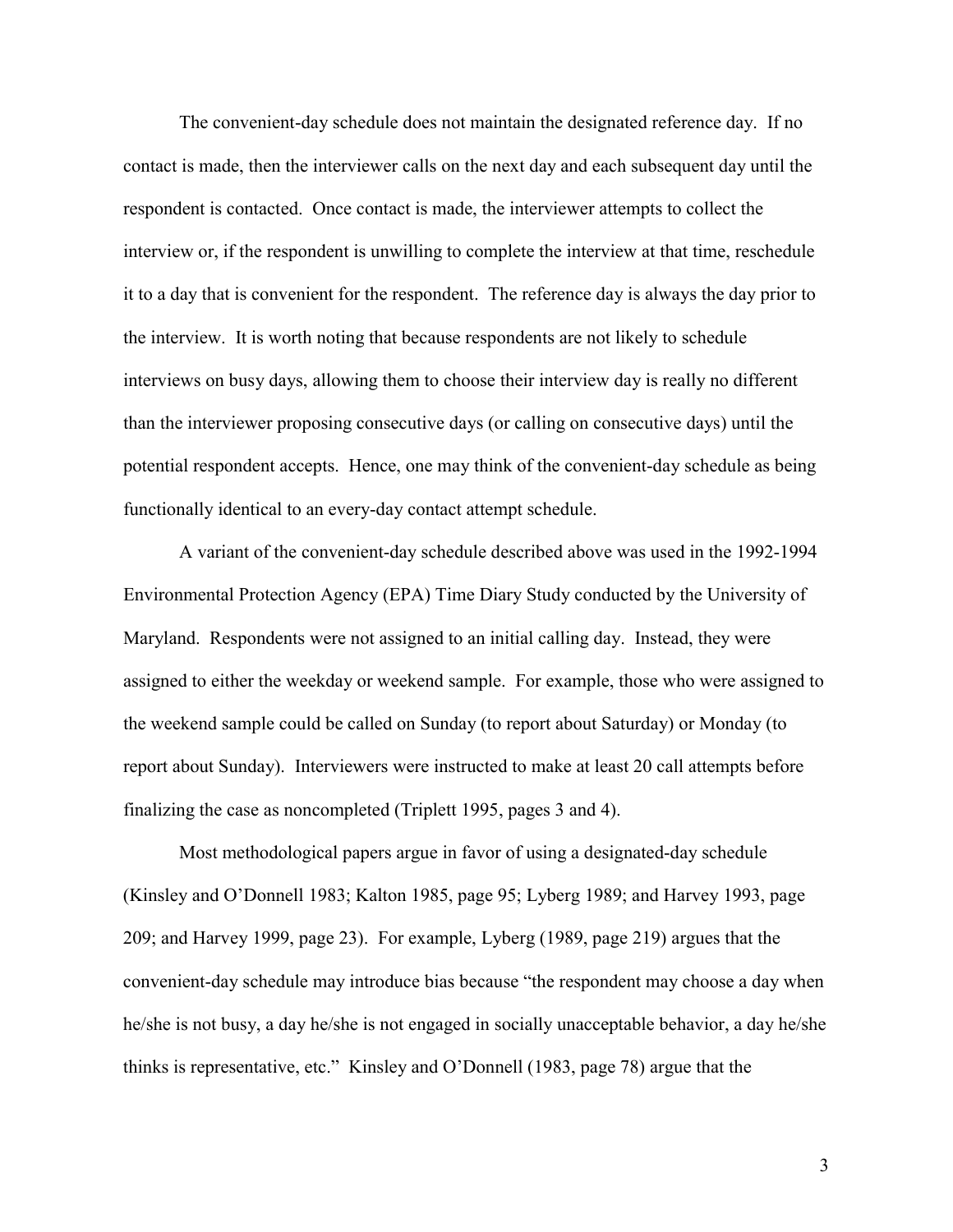convenient-day schedule could exaggerate the number of events taking place outside the home, because the respondent is more likely to be interviewed on a day that immediately follows a day that he or she was out of the house.

Two of these studies directly compare the designated-day and convenient-day schedules (Kinsley and O'Donnell 1983 and Lyberg 1989). In Kinsley and O'Donnell (1983, pages 72-78), the experimental design divided the sample into two groups. They found that the two schedules produced similar response rates, and that the demographic composition was similar for both samples. They also found that the estimated time spent away from home was much higher under the convenient-day schedule than under the designated-day schedule. But it is impossible to determine whether the convenient-day schedule overestimates time spent away from home, or if the designated-day schedule underestimates time spent away from home, because the truth is not known. In Lyberg (1989, page 213), two diaries were collected from each respondent. One was collected using a designated-day schedule and the other was collected using a convenient-day schedule. However, the convenient-day diaries were conducted by an interviewer, while the designated-day diaries were self-administered several days after the convenient-day interview. So it is impossible to determine whether any differences were due to differences in contact schedules or whether they were due to mode effects.

Two studies (Lyberg 1989, pages 221-223 and Laaksonen and Pääkkönen 1992, pages 87-94) investigate the effect of postponement on response rates. Both studies found that postponement increases response rates. Laaksonen and Pääkkönen (1992, page 93) also found that it was difficult to evaluate whether postponement introduces bias. Their results showed that respondents who postponed their interview spent less time on housekeeping and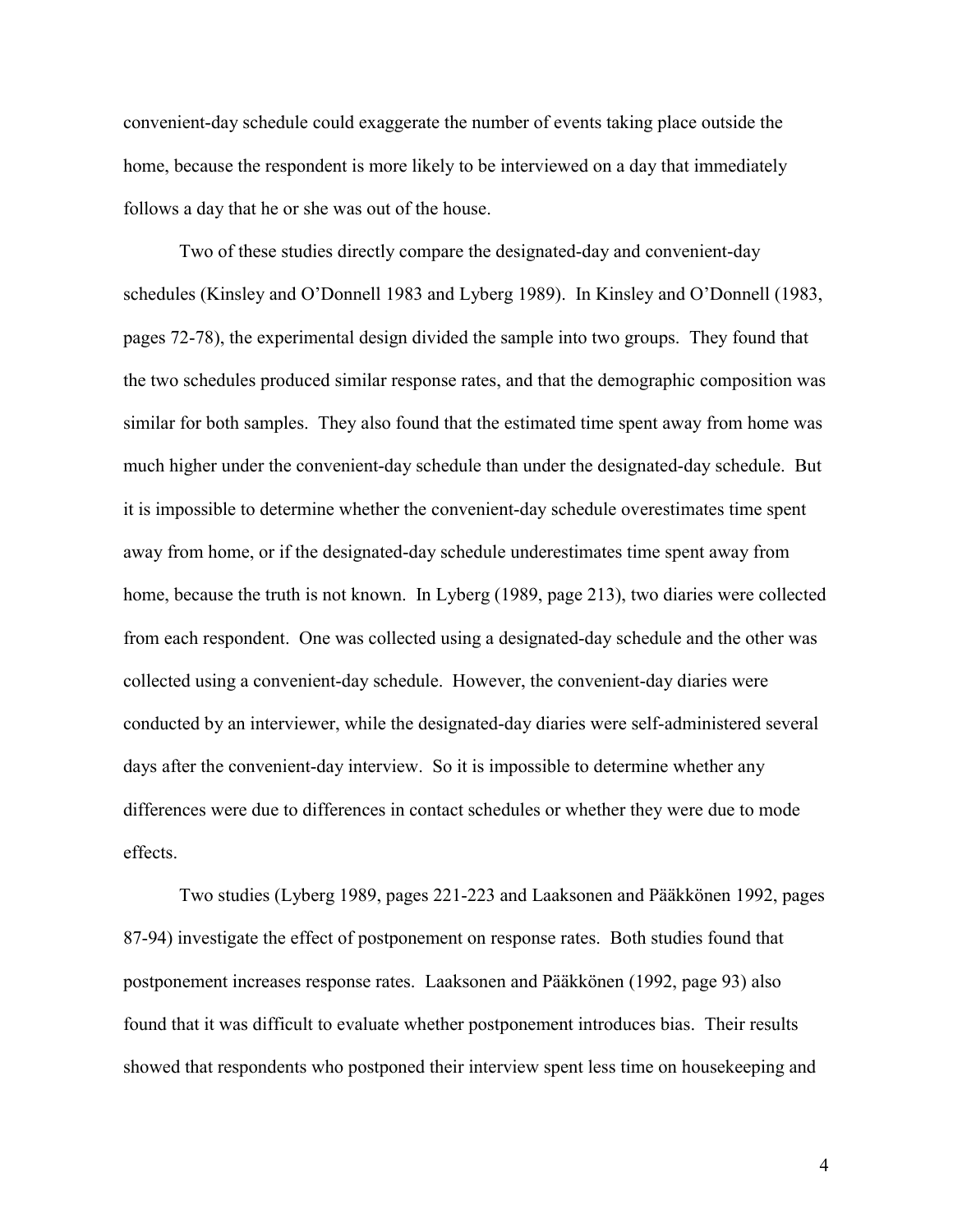maintenance, and more time on shopping and errands. However, it is unclear whether these differences are the result of bias introduced by postponement, unobserved heterogeneity that is correlated with postponement probability, or simply random noise. In any case, they argued that the differences were small, so that any bias was small.

One advantage of the convenient-day schedule is that it is possible to make many contact attempts in a short period of time. In contrast, the designated-day schedule--as proposed--permits only one contact attempt per week. So it is natural to ask: Would it be reasonable to modify the designated-day schedule to allow some form of day-of-week substitution? For example, if the respondent cannot be reached on Tuesday to report about Monday, would it be acceptable to contact the respondent on, say, Thursday and ask the respondent to report about Wednesday? This modified schedule would allow for more contact attempts without having to extend the field period.

Because this type of substitution makes sense only if the substitute days are fairly similar to the original days, the first step was to determine which days, if any were similar to one another. In earlier work (Stewart 2000), I showed that Monday through Thursday are very similar to each other, Fridays are slightly different from the other weekdays, and Saturday and Sunday are very different from the weekdays and from each other. Hence, it would be reasonable to allow day-of-week substitution at least for Monday through Thursday.

## *Activity Bias and Noncontact Bias*

When selecting a contact strategy, we need to be concerned with two types of bias: activity bias and noncontact bias. Activity bias occurs when the probability of contacting and interviewing a potential respondent on a particular day is correlated with the respondent's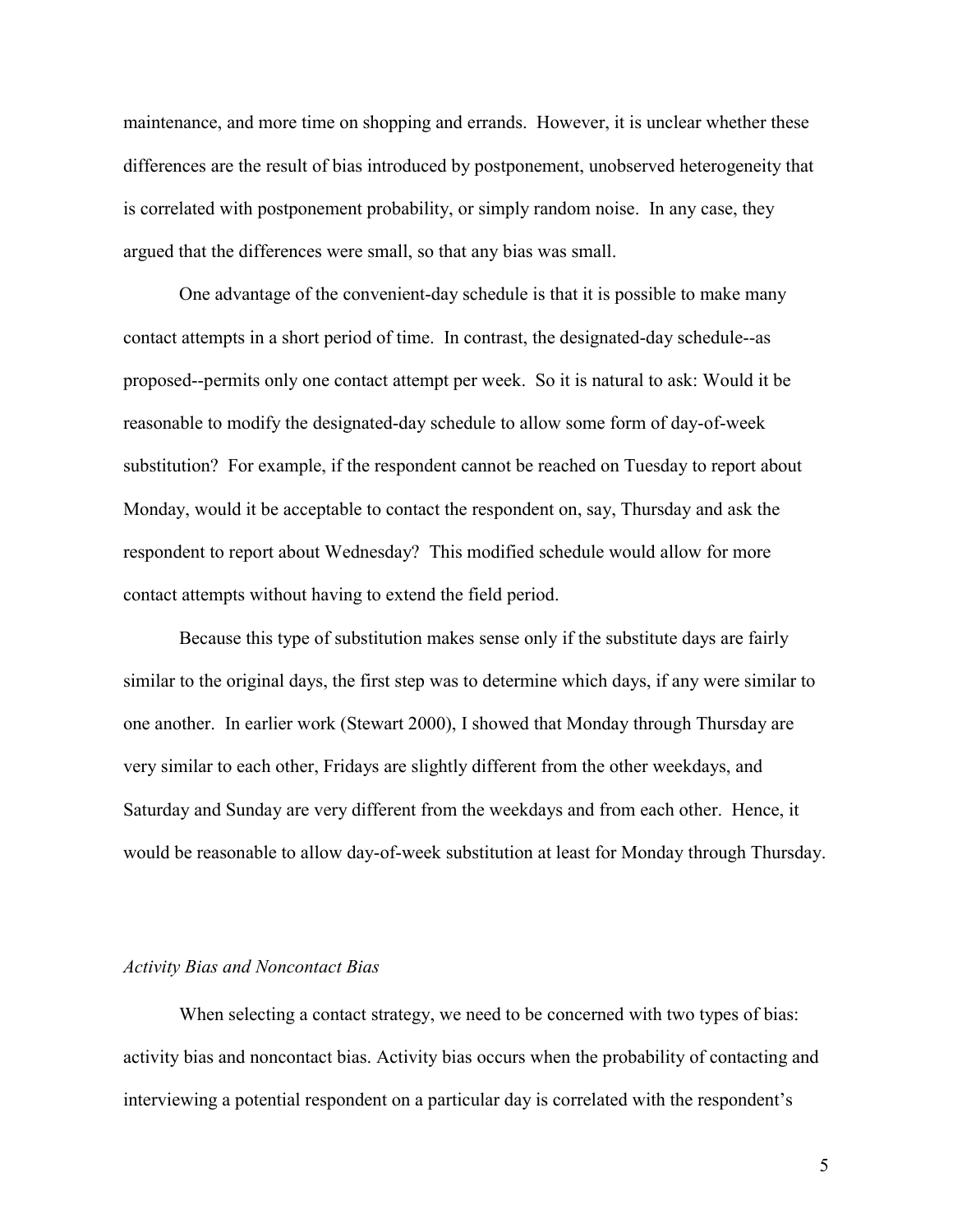activities on that diary day. Note that here and throughout the paper, the term contact probability refers to the probability of a productive contact (one that results in an interview). Because I want to isolate the effects of using alternative contact strategies, I assume that respondents always agree to an interview when contacted. Noncontact bias occurs when differences in contact probabilities across individuals are caused by differences in activities across individuals. Two simple numerical examples will illustrate these biases.

Example 1 - Activity Bias: Suppose that potential respondents' days fall into two categories: hard-to-contact (HTC) days and easy-to-contact (ETC) days. Further suppose that interviewers never contact respondents on HTC days (i.e., that  $P_H = 0$ , where  $P_H$  is the contact probability on an HTC day), and that they always contact respondents on ETC days (i.e., that  $P_E = 1$ , where  $P_E$  is the contact probability on an ETC day). Finally, suppose that the probability that any day is an ETC day is 0.5, so that on average half of each potential respondent's days are ETC and half are HTC. Note that all potential respondents are identical in the sense that the probability that any given day is an ETC day is 0.5 for all potential respondents. For simplicity, I assume that the activities of a given day can be summarized by an "activity index," I<sub>J</sub>, where I<sub>J</sub> = 1 - P<sub>J</sub> (J = H, E). The activity index represents time spent in activities that are negatively correlated with the contact probability. Thus, HTC days are days in which more time is spent in activities that are done away from home (working, shopping, active leisure, etc.), while ETC days are days in which more time is spent in activities that are done at home (housework, passive leisure, etc.). The average true activity index for the population of potential respondents is  $0.5 (= 0.5 \times 1 + 0.5 \times 0)$ .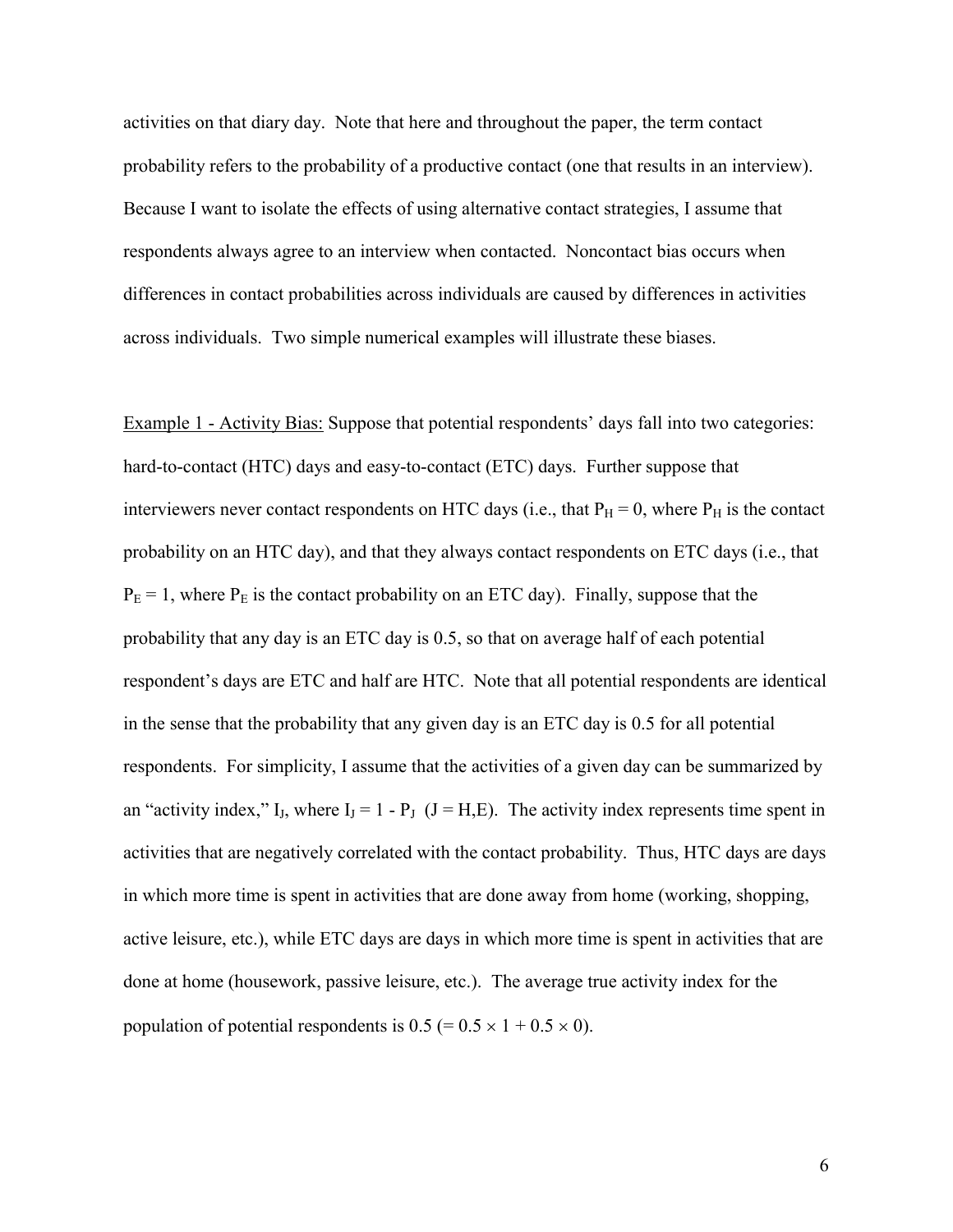If a convenient-day contact schedule is used and there is no limit on the number of call-backs, then HTC days are oversampled. To see why this occurs, it is instructive to work through the two possible contact sequences. If the initial contact attempt occurs on an ETC day, then the respondent is contacted and asked about the previous day (the diary day). Because HTC and ETC days are equally likely, on average half of these diary days will be HTC and the other half will be ETC. Therefore, the average activity index for the diary days of these respondents is equal to 0.5, which is the same as the population average. If, on the other hand, the initial contact day is an HTC day, then no interview takes place and the respondent is called on the following day. Contact attempts continue every day until the potential respondent is reached (on an ETC day). The average activity index for the diary days of these respondents is equal to one, because the respondent is always interviewed on an ETC day that immediately follows an HTC day. So if a given day is HTC (i.e., the potential respondent does a lot of activities away from home), then it is more likely that that day will be selected as the reference day. Hence, the probability of interviewing the potential respondent on a given reference day is correlated with the activities on that reference day. Since half of the initial contact attempts are made on HTC days and half are made on ETC days, the average activity index for the final sample is equal to  $0.75 (= 0.5 \times 0.5 + 0.5 \times 1)$ .

Example 2 - Noncontact Bias: Now suppose that potential respondents differ with respect to their contact probabilities, and that the contact probabilities for each individual do not vary from day to day. Suppose also that half of all potential respondents are HTC, with  $P_H = 0.25$ , and that the other half are ETC, with  $P_E = 0.75$ . If we attempt to contact each potential respondent four times, given these probabilities, virtually all (99.6 percent) ETC potential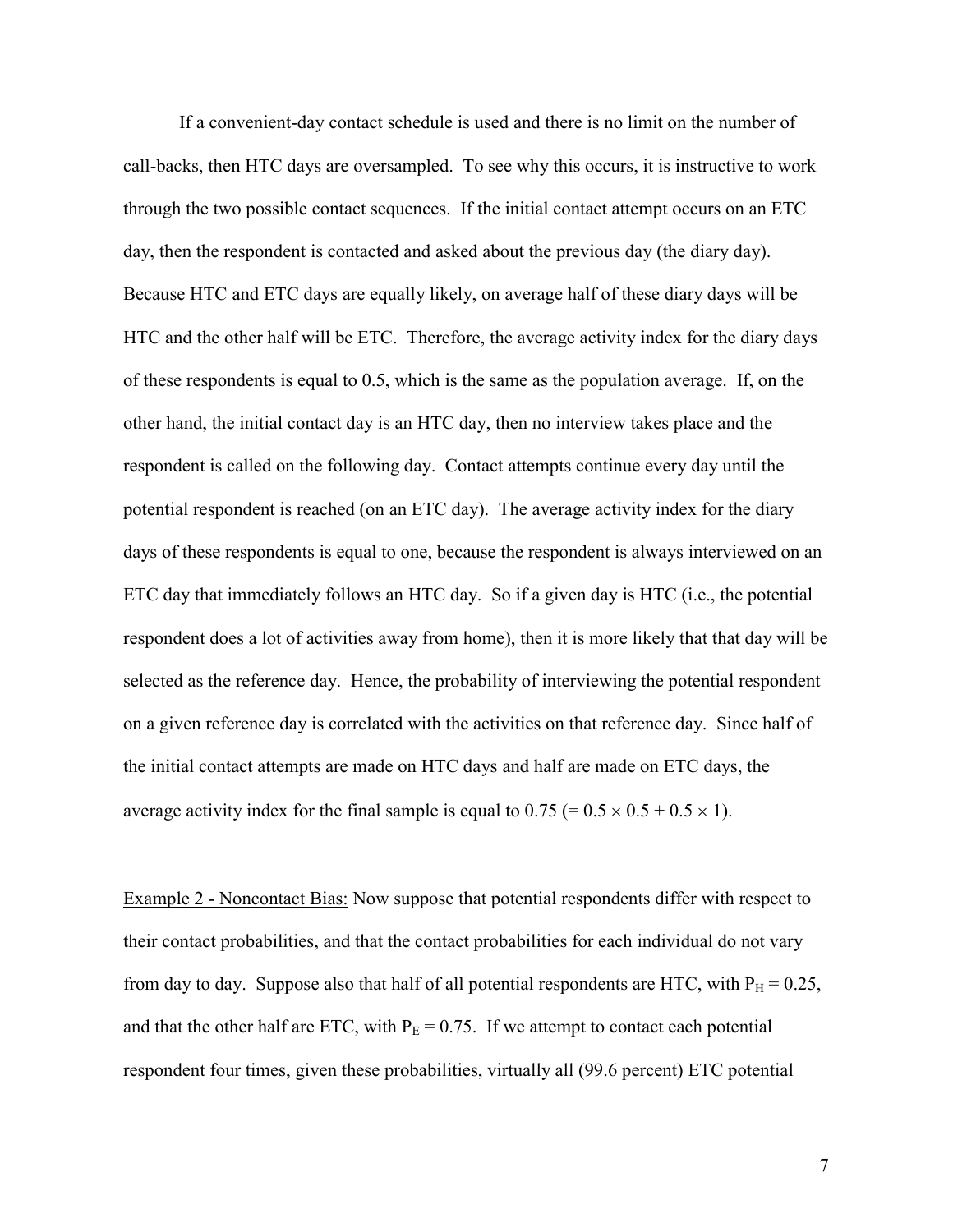respondents are contacted. In contrast, only 68.4 percent of HTC potential respondents are contacted. The overall contact rate is 84 percent  $(99.6 \times 0.50 + 68.4 \times 0.50)$ , but the final sample is not representative: 59.3 percent of the sample are ETC and only 40.7 percent are HTC. Therefore, estimates based on this sample will tend to underestimate the time spent in activities done by HTC people, and overestimate the time spent in activities done by ETC people.

The biases described above not limited to time-use surveys. Although most surveys take steps to minimize noncontact bias, less attention has been devoted to activity bias. For example, in addition to their main focus on collecting event history information on employment, the National Longitudinal Surveys also include a few questions about labor force activities (employment and hours) during the week prior to the interview. Because these interviews tend to be scheduled at the convenience of the respondent, the respondent's activities during the reference week will be correlated with the probability of interviewing the respondent about that reference week. The intuition behind this correlation is exactly the same as that in Example 1. This correlation introduces bias into hours-worked estimates, although the direction of the bias is indeterminate. Hours worked per week tend to be overestimated for respondents who were unable to schedule an interview because of a heavy work schedule, and tend to be underestimated for respondents who were away on vacation. Activity bias is also an issue for travel surveys. Time spent away from home will tend to be overestimated if respondents are asked about, say, the four weeks prior to the interview. Asking respondents about a fixed reference period can eliminate this bias.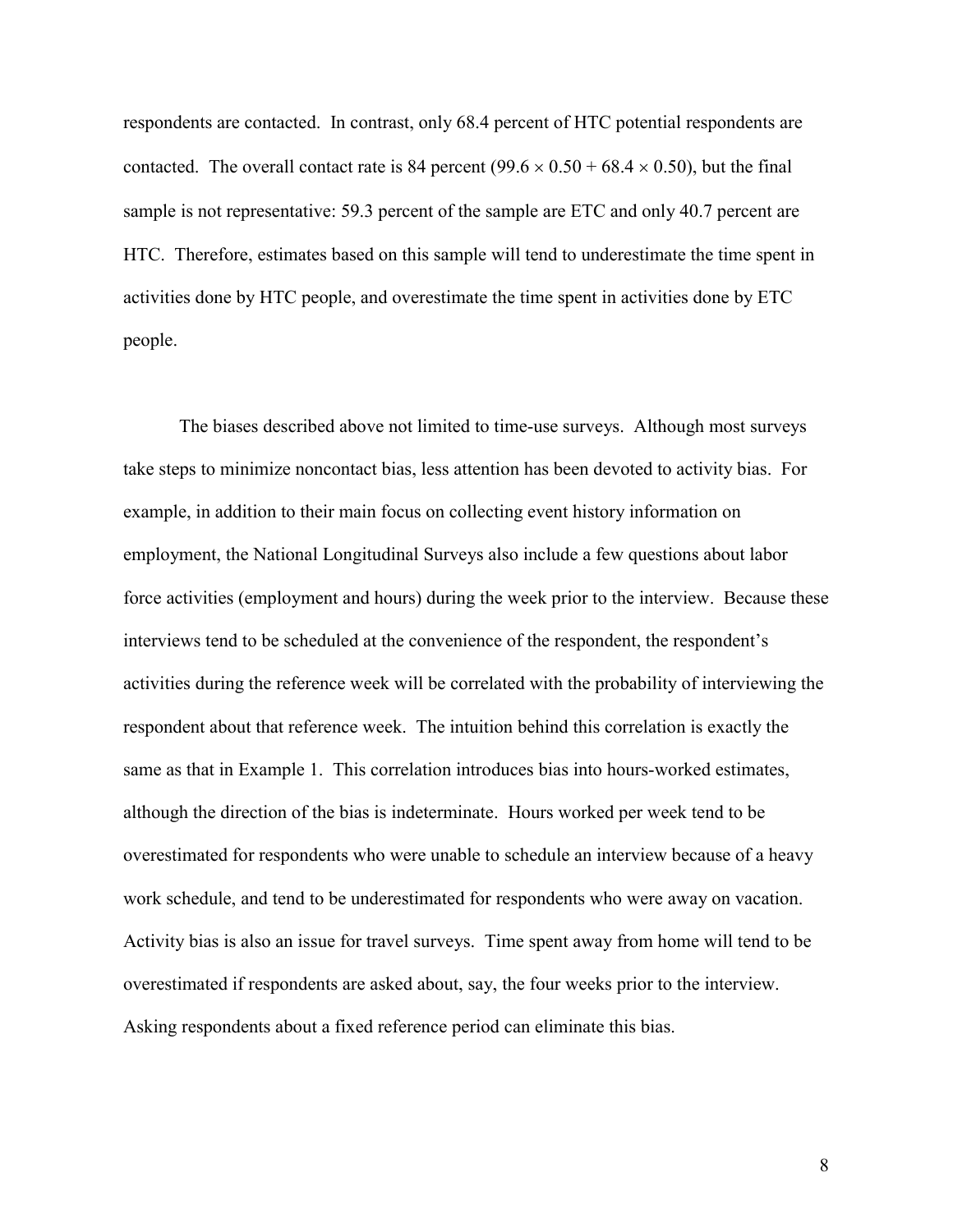It is worth noting that noncontact bias is a more important consideration for time-use surveys than for other surveys, because, unlike most other surveys, time-use surveys cannot accept proxy responses. If proxy responses could be accepted then data on HTC individuals could be collected from proxies, who may be easier to contact. This would weaken the correlation between the individual's activities and the probability of collecting data about that individual.

The rest of the paper is organized as follows. In Section 2, I introduce four contact strategies, and use simple simulations to assess the activity bias associated with each strategy. In Section 3, I augment the simulations with data from the May 1997 Work Schedule Supplement to the Current Population Survey and the 1995 University of Maryland Time Diary Study, and examine how the bias varies by specific activity. I also decompose the overall bias to assess the relative contribution of activity bias and noncontact bias. Section 4 summarizes the results and makes recommendations.

## **2. Contact Strategies, Correlated Activities, and Activity Bias**

In this section, I compare the activity bias associated with the convenient-day schedule and each of the three variants of the designated-day schedules. These schedules are defined as follows:

- 1. Convenient-day (CD): Attempt to contact potential respondents every day following the initial contact attempt until the potential respondent is contacted or until the field period ends.
- 2. Designated-day (DD): Attempt to contact respondents only once (no subsequent attempts).
- 3. Designated-day with postponement (DDP): Attempt to contact potential respondents on the same day of the week as the initial attempt until the potential respondent is contacted or until the field period ends (as recommended by Kalton 1985, page 95).
- 4. Designated-day with postponement and substitution (DDPS): Attempt to contact potential respondents every other day following the initial contact attempt until the potential respondent is contacted or until the field period ends.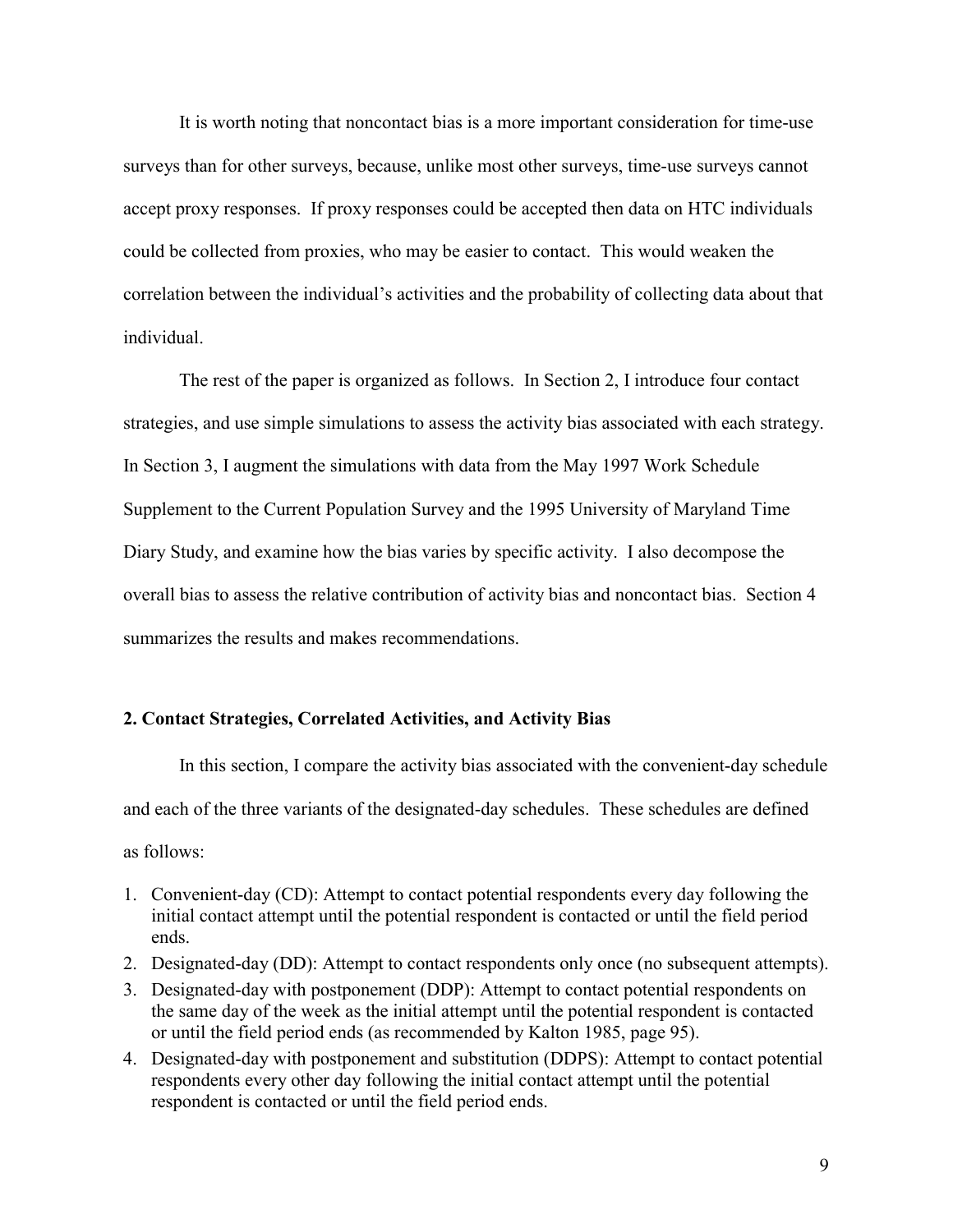The DDPS strategy assumes alternating Tuesday/Thursday and Wednesday/Friday contact days. Whether the first week is Tuesday/Thursday or Wednesday/Friday depends on the start day, which is randomly assigned.

As we saw in Example 1, it is straightforward to show that a convenient-day schedule can introduce activity bias into time-use estimates when the base contact probability was the same each day (0.5) except for random noise (+0.5 with probability  $\frac{1}{2}$  or  $-0.5$  with probability  $\frac{1}{2}$ ). Even though Stewart (2000, pages 5-9) shows that Monday through Thursday are very similar on average, it is likely that the contact probabilities for some individuals vary systematically by day each week. For example, some individuals may be hard to contact on Monday, Wednesday, and Friday of each week. This systematic variation makes it considerably more complicated to determine whether sample estimates are biased, and to determine the direction and extent of that bias. One could model contact strategies and analytically solve for the bias under different assumptions about the pattern of contact probabilities. However, this is a cumbersome process, because each assumption about the pattern of contact probabilities across days would require a separate solution. In contrast, computer simulations are an ideal way to assess the bias associated with alternative contact strategies under different assumptions about the pattern of contact probabilities. The computer program is simpler and produces more intuitive results than the analytical solution. And it is a simple matter to modify the program to allow for different patterns. In Section 3, I add realism to the simulations by incorporating real time-use data--something that would be impossible to do when taking an analytical approach.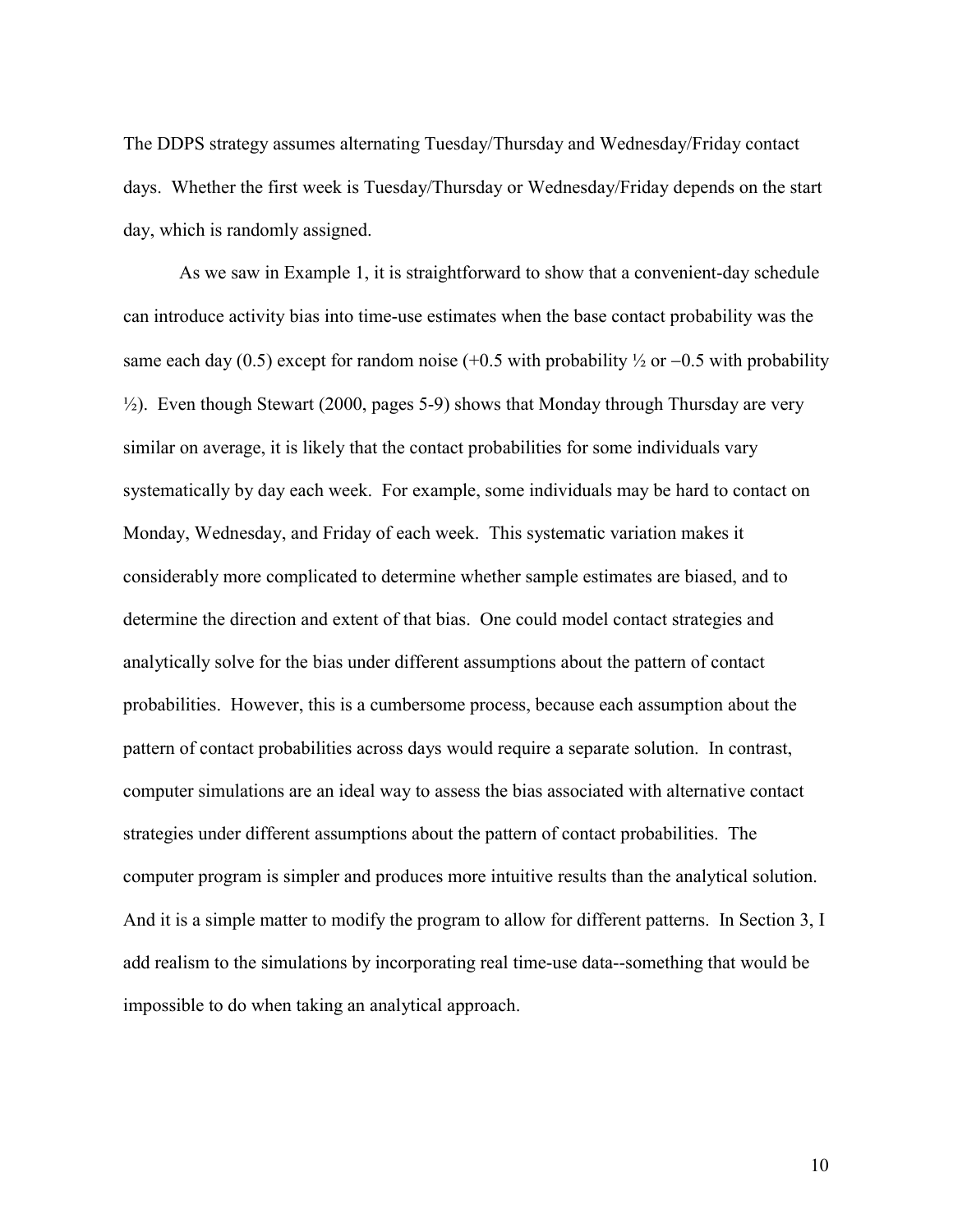## *Simulations*

My simulation strategy was very straightforward. First, I created four weeks worth of "data" for each of 10,000 potential respondents. Because I am focusing on contact strategies, I ignore the sampling procedures and assume that the sample of potential respondents is representative of the population. The simulations are designed to compare the four contact schedules above, so I assumed that the "week" is five days long. Eligible diary days were restricted to Monday through Thursday, because, as noted above, these days are the most similar to each other. The next step was to simulate attempts to contact these respondents using the four contact schedules described above. Finally, I compared the estimates generated using each schedule to the true sample values.

To simplify the simulations I abstracted from specific activities, as in the examples above, and characterized each day using an activity index,  $I<sub>J</sub>$ ,  $(J = H,E)$  that ranges from 0 to 1. The activity index  $I_J = 1 - P_J$ , where  $P_J$  is the probability of contacting and interviewing the respondent. To simulate the variation in activities across days, the contact probability on a given day is:

$$
\mathbf{P}_{\mathrm{J}}=\overline{\mathbf{P}}_{\mathrm{J}}+\varepsilon\,,
$$

where  $\overline{P}_J$  is the average contact probability on an HTC (J = H) or an ETC (J = E) day, and  $\varepsilon \sim$  $U(-\hat{\varepsilon}, \hat{\varepsilon})$ . I assume that  $\overline{P}_H < \overline{P}_E$ , which means that, on average, respondents are less likely to be contacted on HTC days than on ETC days. To insure that contact probabilities lie in the [0,1] interval, I set  $\hat{\varepsilon}$  so that  $\hat{\varepsilon} < \min(\overline{P}_H, 1 - \overline{P}_E)$ .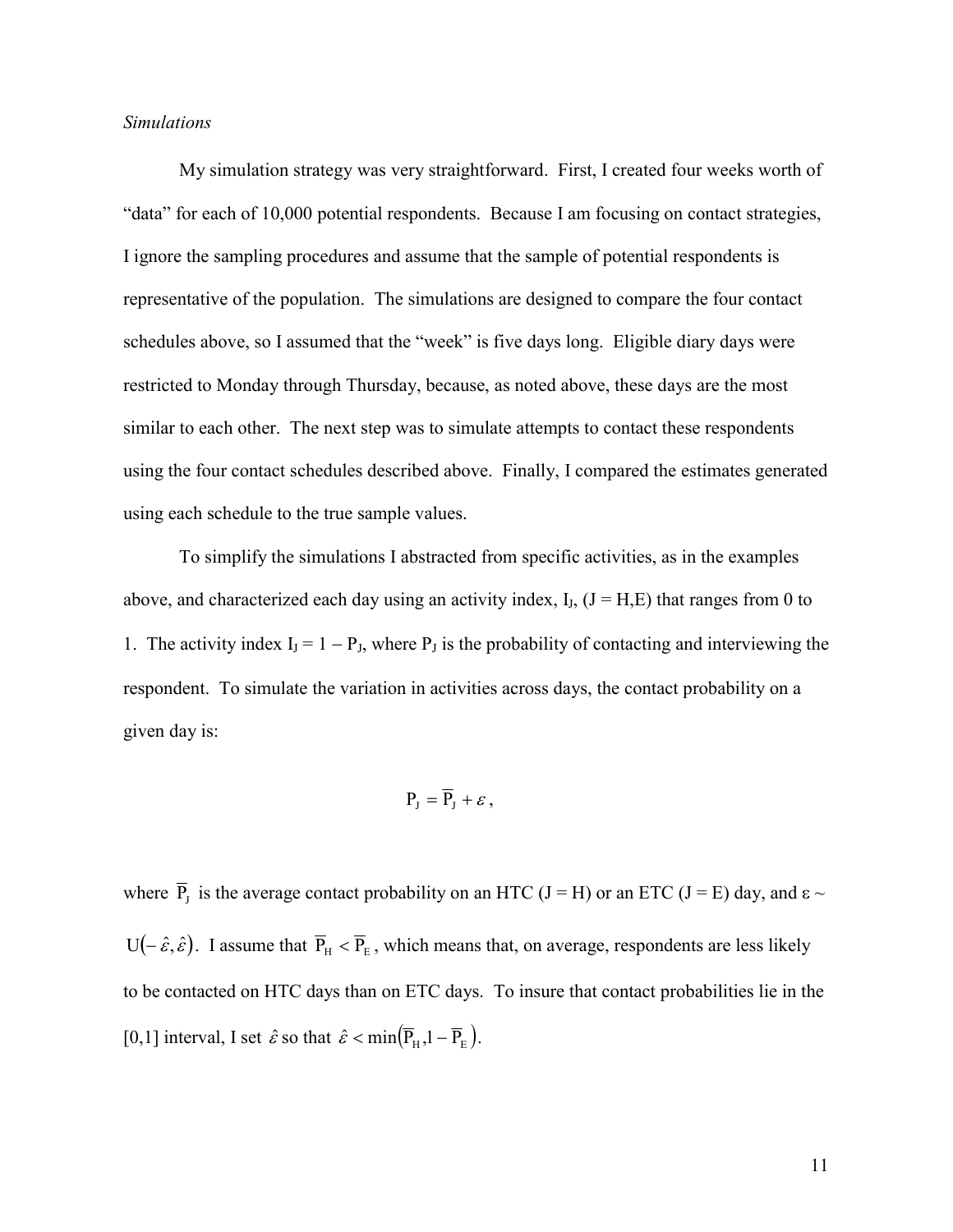There are many assumptions one can make regarding the pattern of activities across days. The simplest case is where all days are identical except for random noise. But as noted above, it is possible that potential respondents are systematically harder to contact on some days than others. To cover a wide range of activity patterns, I ran the simulations under following eight assumptions about the pattern of HTC and ETC days in each of the four weeks:

- 1. Actual values of the activity index are distributed as  $U(0,1)$ , so that the average value is 0.5.
- 2. The first two days of every week are HTC and the last three days are ETC (HHEEE).
- 3. The first three days of every week are HTC and the last two days are ETC (HHHEE).
- 4. The first four days of every week are HTC and the last day is ETC (HHHHE).
- 5. The first day of every week is ETC and the last four are HTC (EHHHH).
- 6. The first two days of every week are ETC and the last three are HTC (EEHHH).
- 7. The first three days of every week are ETC and the last two are HTC (EEEHH).
- 8. For half the sample Monday, Wednesday, and Friday are HTC and Tuesday and Thursday are ETC (HEHEH). For the other half of the sample the reverse is true (EHEHE).

In pattern 1, the base probability of contacting the respondent is the same, so that all of the variation in probabilities is due to the random term. In patterns 2-7, HTC days are grouped together at either the beginning of the week or at the end of the week. And in pattern 8, the base probabilities alternate between HTC and ETC days. To allow me to focus on activity bias, I run separate simulations for each of the 8 patterns described above. Thus, within a simulation all individuals have the same pattern of base probabilities.

[Insert Table 1 about here]

 Table 1 shows the results from a representative subset of the 153 simulations I ran. The first four columns show the average contact probability on HTC and ETC days, the value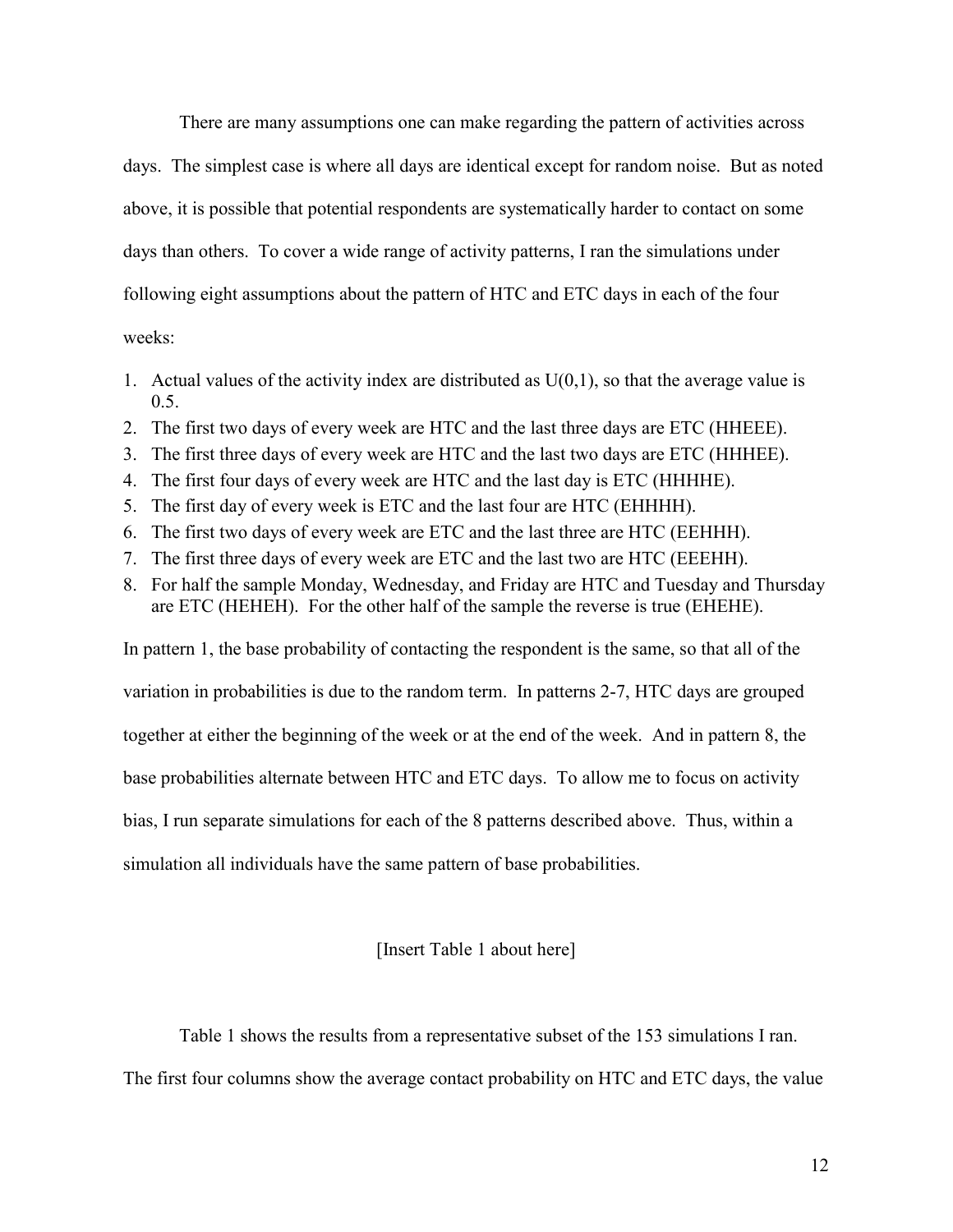of  $\hat{\varepsilon}$ , and the true average activity index. The remaining columns contain estimates of the bias associated with the four contact schedules. I computed the bias as the difference between the estimated amount of time spent in each activity and the true amount of time spent in each activity, and expressed that difference as a percentage of the true value. Entries with an asterisk indicate that the bias statistically different from the zero at the 5 percent level.

## *Pattern 1 - Identical Base Probabilities with Random Noise*

This pattern is essentially the same as in the numerical example above. The main result is that all of the contact schedules generate unbiased estimates for the average activity index, except the CD schedule. As expected, the CD schedule overestimates the average activity index. More importantly, when using the CD schedule, the estimated average activity index--and hence the bias when activities are uncorrelated across days--*is positively correlated with the variance of*  $\varepsilon$ *.* As the variance increases from 0.003 ( $\hat{\varepsilon} = 0.1$ ) to 0.083 ( $\hat{\varepsilon}$ )  $= 0.5$ ), the bias increases from less than 1 percent to 15 percent. One can see the intuition behind this result by noting that a large negative realization of  $\varepsilon$  on a particular day makes it less likely that the respondent will be contacted on that day, and hence, more likely that that day will become the diary day. None of the other contact schedules are sensitive to the variance of ε.

## *Patterns 2-7 - Grouped Base Probabilities*

The results are mixed when HTC days are grouped at either the beginning or the end of the week. In the simulations where  $\overline{P}_E - \overline{P}_H$  is relatively small (0.2) all of the contact schedules perform reasonably well. The absolute value of the bias is less than 3 percent in all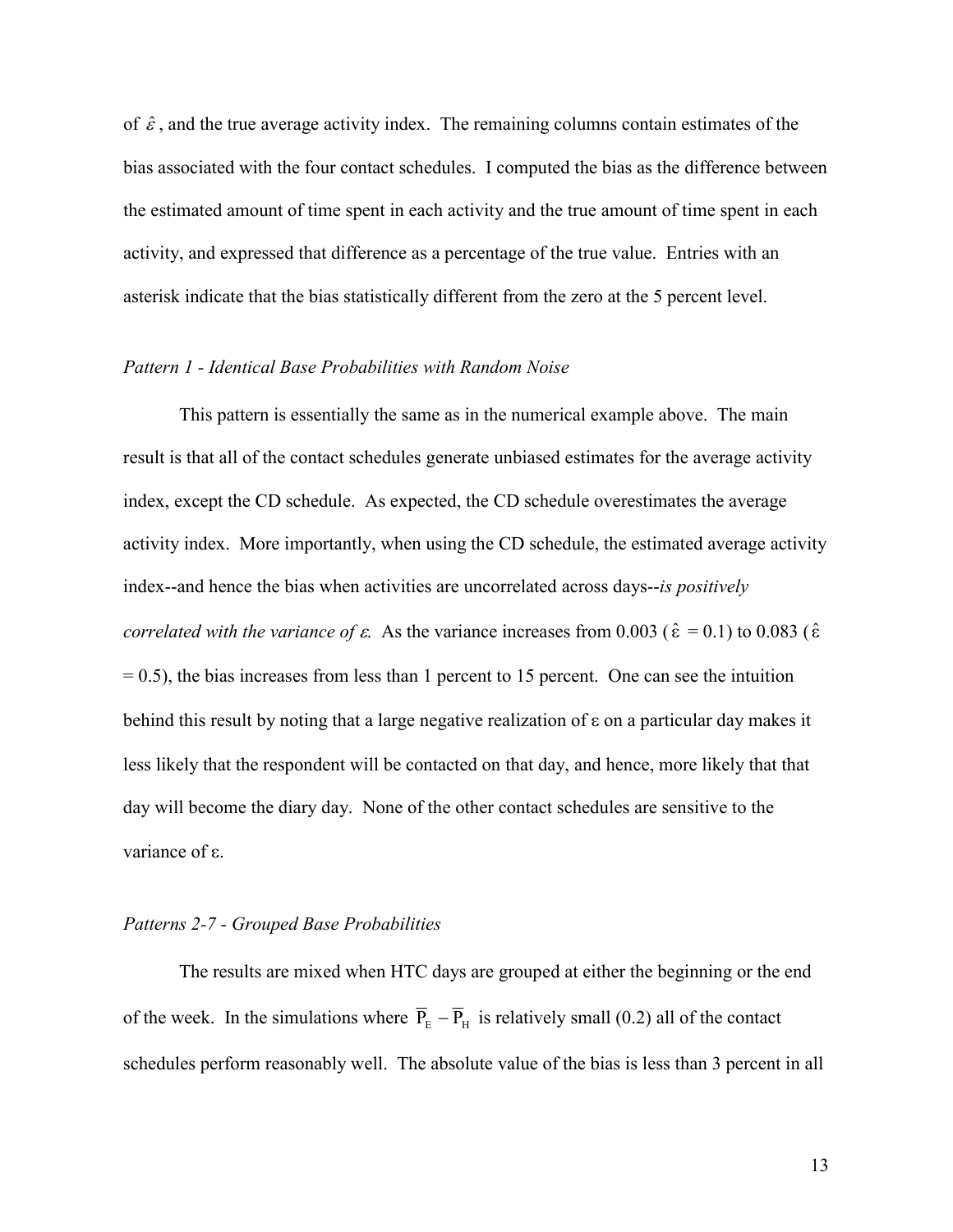cases. However, when  $\overline{P}_E - \overline{P}_H$  is relatively large (0.5), there are significant differences in the bias associated with each contact schedule. The DDP schedule performs the best overall. The bias exceeds 5 percent (in absolute value) only in pattern 7 (EEEHH), for which the bias is -5.5 percent. In contrast, when using the DD and DDPS schedules, the bias is in the 10-14 percent range in patterns 2 (HHEEE), 3 (HHHEE), and in the 16-20 percent range in patterns 6 (EEHHH), and 7 (EEEHH). The differences between the DD and DDPS schedules and the DDP schedule for these patterns are significant, both statistically and in practical terms. In patterns 4 (HHHHE) and 5 (EHHHH) the DDP schedule performs slightly worse than the DD and DDPS schedules, but the bias is so small (less than 1.5 percent) that the difference is of no practical significance. The CD schedule fares somewhat better than the DD and DDPS schedules. The bias is less than 5 percent, except in patterns 6 and 7, where the bias is in the 11-18 percent range. As in pattern 1 above, the estimated average activity index increases with the variance of  $\varepsilon$  under the CD schedule, but not under any of the other schedules. And as can be seen from Table 1, in patterns where the bias is negative (patterns 6 and 7), an increase in the variance of  $\varepsilon$  decreases the bias.

## *Pattern 8 - Alternating Base Probabilities*

All of the contact schedules generate biased estimates, because ETC days are undersampled. As above, all of the schedules perform reasonably well when  $\overline{P}_E - \overline{P}_H$  is relatively small. The bias is in the 5-8 percent range for all schedules except DDP, for which the bias is about 1 percent. However, when  $\overline{P}_E - \overline{P}_H$  is large, all of the contact schedules generate significant bias. The bias for the DDP schedule is higher than for the other patterns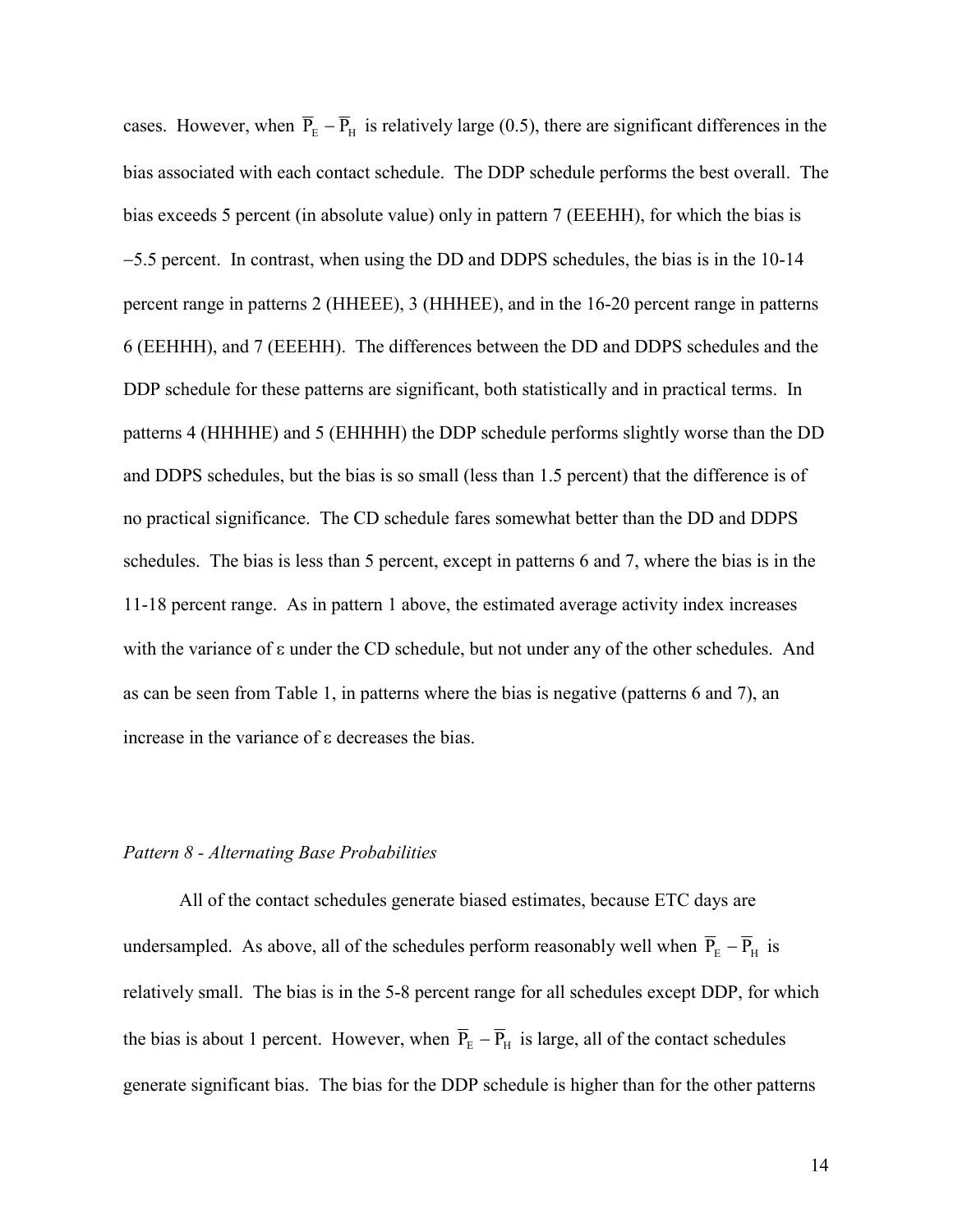(about 10 percent), but it is smaller than the 25-35 percent bias for the other schedules. Again, these differences are significant statistically, and they are significant in practical terms.

The reason that the DDPS schedule generates a large activity bias is that contact attempts are made on two HTC days and then on two ETC days (or the reverse). This pattern results in contacting respondents on a relatively large fraction of ETC days, and hence, diary days will be disproportionately HTC days. Not surprisingly, if the DDPS schedule is modified so the respondent is contacted on the same two days each week, there is virtually no bias.

 It is clear from these simulations that the activity bias associated with each contact strategy depends on the pattern of activities across days, the contact probabilities on HTC and ETC days, and the variance of those probabilities. However, it is also clear that the DDP schedule outperforms the other schedules regardless of the pattern assumed. If each pattern is viewed as a different type of respondent, then the overall bias (which includes both activity and noncontact bias) depends on the relative frequency of each type in the population. Information on the incidence of each type would allow me to measure the overall bias, and, for each strategy, decompose the overall bias it into the portion due to activity bias, and the portion due to noncontact bias. I do this in the next section.

## **3. Augmented Simulations**

If one is willing to make some additional assumptions, it is possible to augment the simulations using data from other sources. The first assumption is that individuals' work schedules are a reasonable proxy for the patterns of HTC and ETC days, so that work days correspond to HTC days and nonwork days correspond to ETC days. The second assumption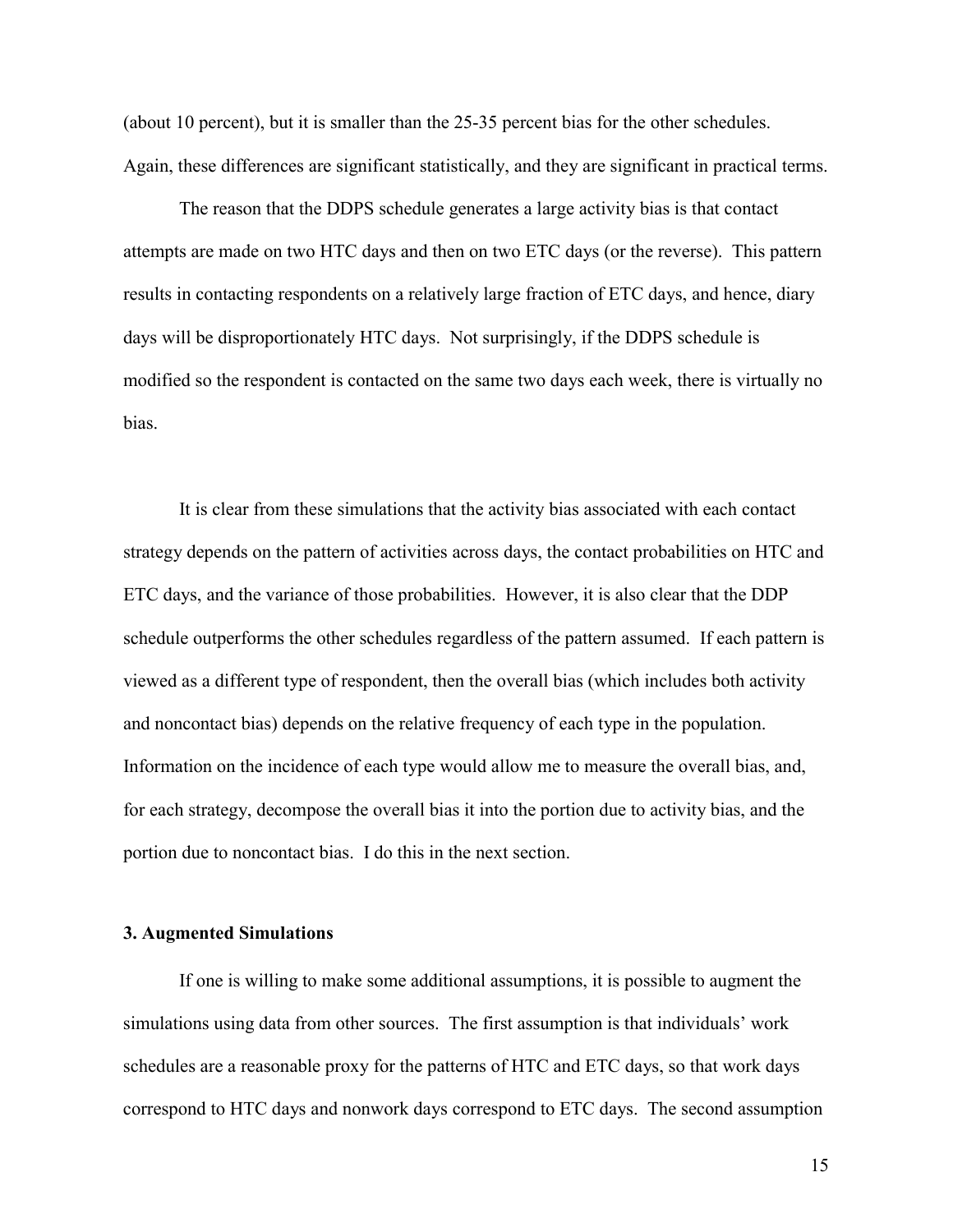is that it is possible to replicate an individual's week by taking one day from each of five individuals.

I used data from the May 1997 Work Schedule Supplement to the Current Population Survey (CPS) to obtain information about individuals' work schedules. Note that because I need to know the prevalence of each type of schedule for the entire population, I also included nonworkers. Table 2 shows the patterns of work (W) days and nonwork (N) days from the May 1997 CPS. Approximately 88 percent of all individuals fall into two patterns. Fortyeight percent work all five weekdays, and 39 percent do not work any weekdays. Another 4 percent work four weekdays and have either Friday or Monday off. The remaining individuals do not exhibit any discernible pattern. To simplify the simulations, I assumed that individuals either worked all 5 weekdays (workers) or that they did not work any weekdays (nonworkers).

#### [Insert Table 2 about here]

 To generate information on individual activities, I used data from the 1992-94 EPA Time Diary Study that was conducted by the University of Maryland. This dataset contains time-diaries for a sample of 7,408 adults (see Triplett 1995, pages 1-4, for a description of the survey). Because each individual was interviewed only once, I have only one observation per person. So I used the following repeated sampling method to construct 8 weeks worth of data for a sample of 18,974 "individuals." I divided the diary data into workdays and nonwork days. A diary day was considered a workday if the individual did any paid work during the day. Workdays were assigned to workers and nonwork days were assigned to nonworkers.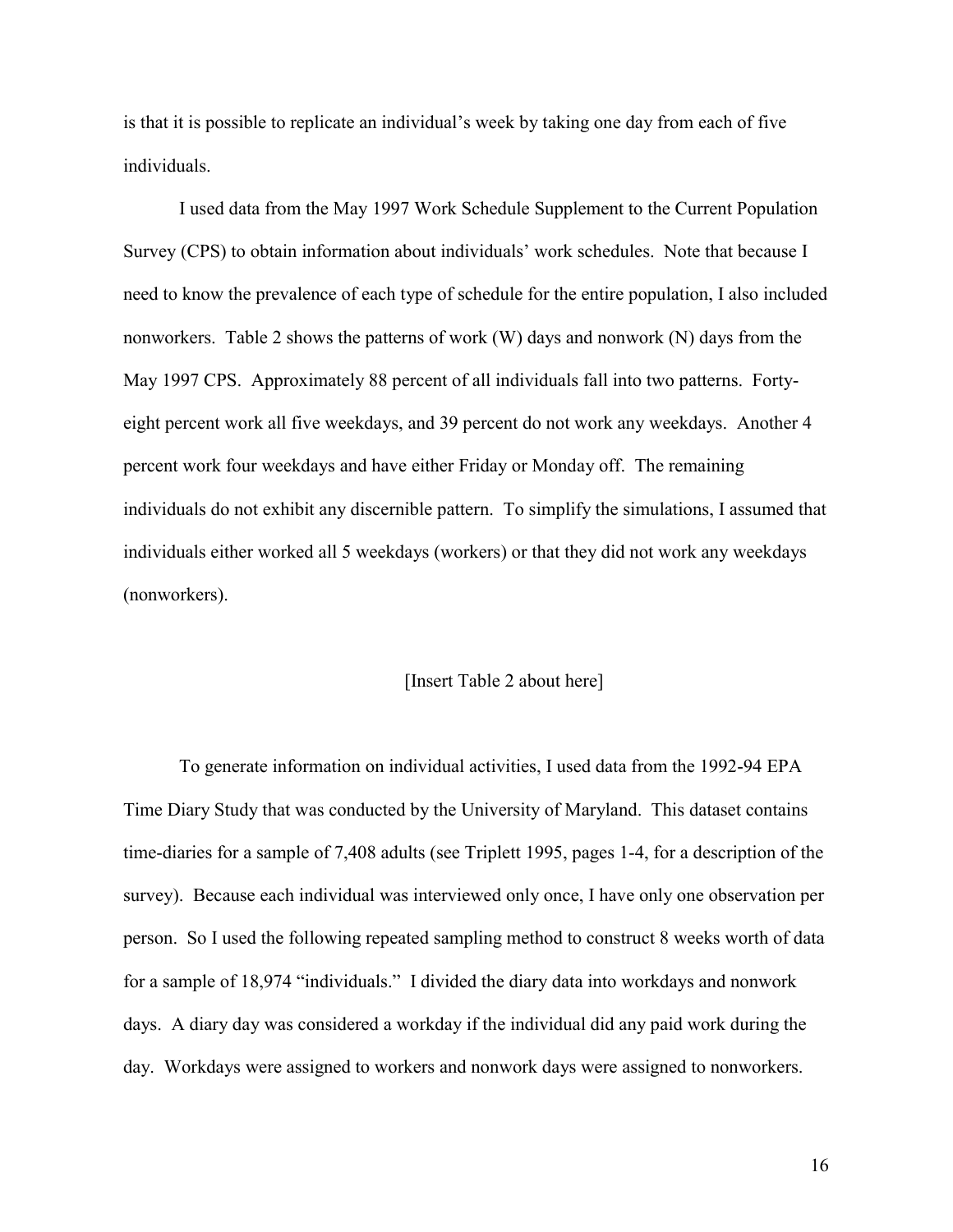Mondays were drawn from the Monday observations, Tuesdays were drawn from Tuesday observations, etc. No observation was used more than once for a given individual, but the same observation could be used for more than one individual. The final sample proportions look fairly similar to the proportions from the CPS. Fifty-eight percent of individuals in the final sample were workers and 42 percent were nonworkers, which is reasonably close to the ratio of workers to nonworkers (1.38 vs. 1.23) in the CPS.

To compute the contact probabilities, it was necessary to make a third assumption. Following Pothoff, Manton, and Woodbury (1993, page 1198), I assumed that the contact probability is equal to the number of minutes spent in activities done at home (excluding sleeping) divided by the time spent in all activities other than sleep. This process for generating contact probabilities has two important properties: (1) the contact probability for a given day is related to the activities done on that day, and (2) one group of potential respondents (workers) has a lower probability of a productive contact (0.36 vs. 0.72).

#### [Insert Tables 3a and 3b about here]

Tables 3a and 3b summarize the bias estimates from the augmented simulations. Table 3a shows the bias estimates assuming a 4-week field period, and Table 3b shows the same estimates assuming an 8-week field period. Each of the first four columns contains estimates of the bias associated with the four contact schedules. The entries for each schedule and each 1-digit activity include estimates of the activity bias for workers and nonworkers, and an estimate of the overall bias. The overall bias includes noncontact bias, so it is possible that the overall bias is larger (or smaller) than the activity bias for either group. I computed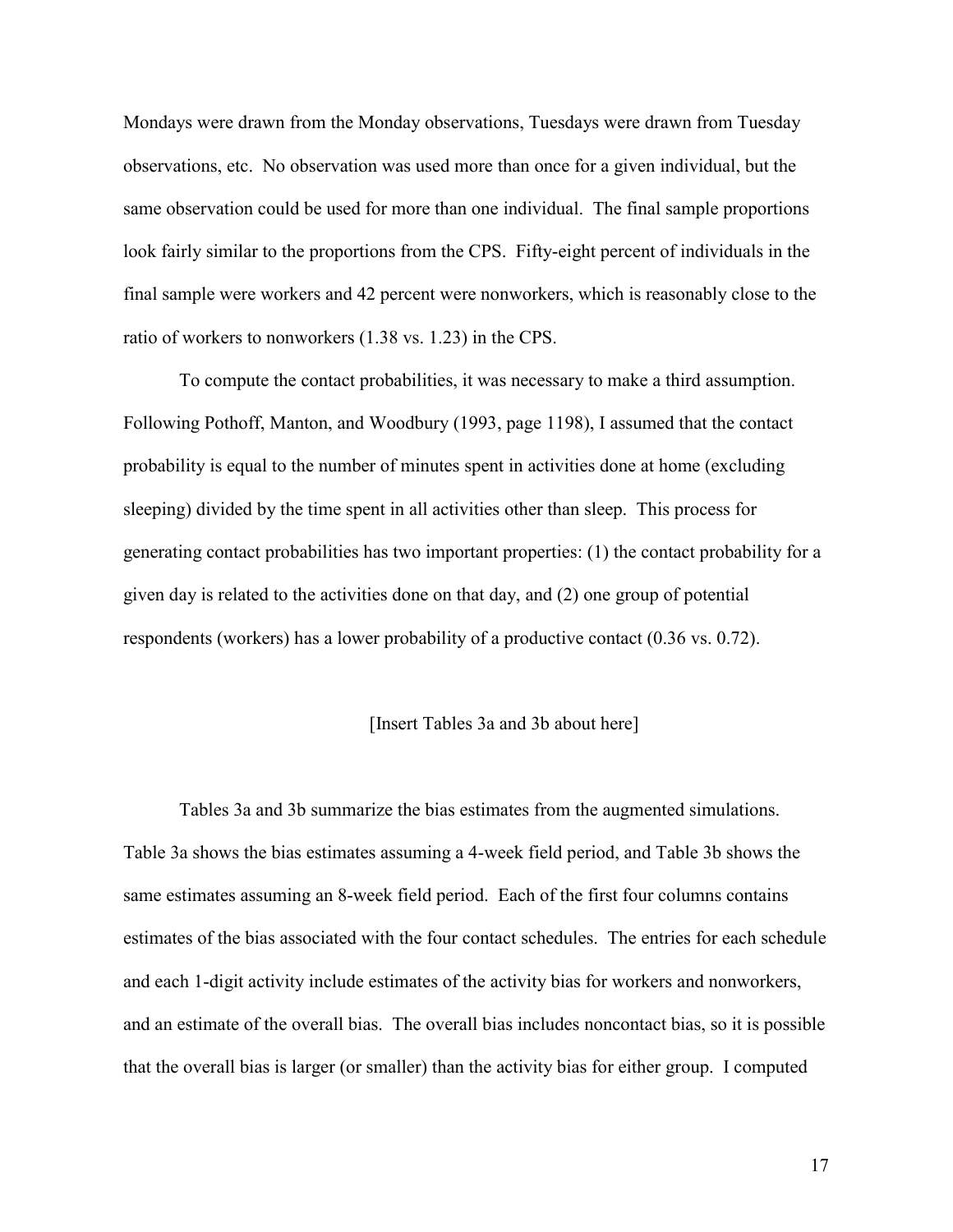the bias as the difference between the estimated amount of time spent in each activity and the true amount of time spent in each activity, and expressed that difference as a percentage of the true value. As with the previous set of simulations, an asterisk indicates that the bias is significantly different from the zero at the 5 percent level. The fifth column shows the true time spent in each activity by group and overall.

Comparing Tables 3a and 3b, we can see that the main difference is that, except for the DD strategy for which the field period is irrelevant, the overall bias is smaller when the field period is 8 weeks. This smaller overall bias is due mainly to the increased number of contact attempts, which disproportionately increases the probability that workers are contacted and makes the sample more representative (see Table 4). In contrast, estimates of the activity bias associated with the various contact strategies are not sensitive to the length of the contact period. So for the rest of this discussion, I will focus on the results in Table 3b.

The DD strategy generated virtually no activity bias. There were a few activities-- Active Leisure, Entertainment/Socializing, Organizational Activities, Education/Training, and Active Child Care for workers, and Active Child Care for nonworkers--for which the activity bias was rather large, but none of these bias estimates are statistically significant. The overall bias for the DD strategy is quite large for most activities, which, as we will see below, is primarily due to noncontact bias.

Comparing the other three strategies, one can see two patterns emerge. First, activity bias is significantly smaller (and generally not statistically significant) when using the DDP strategy or the DDPS strategy than when using the CD strategy. Second, the bias in the CD estimates follows the expected pattern. The bias tends to be positive for activities that are done away from home (Active Leisure, Entertainment/Socializing, Organizational Activities,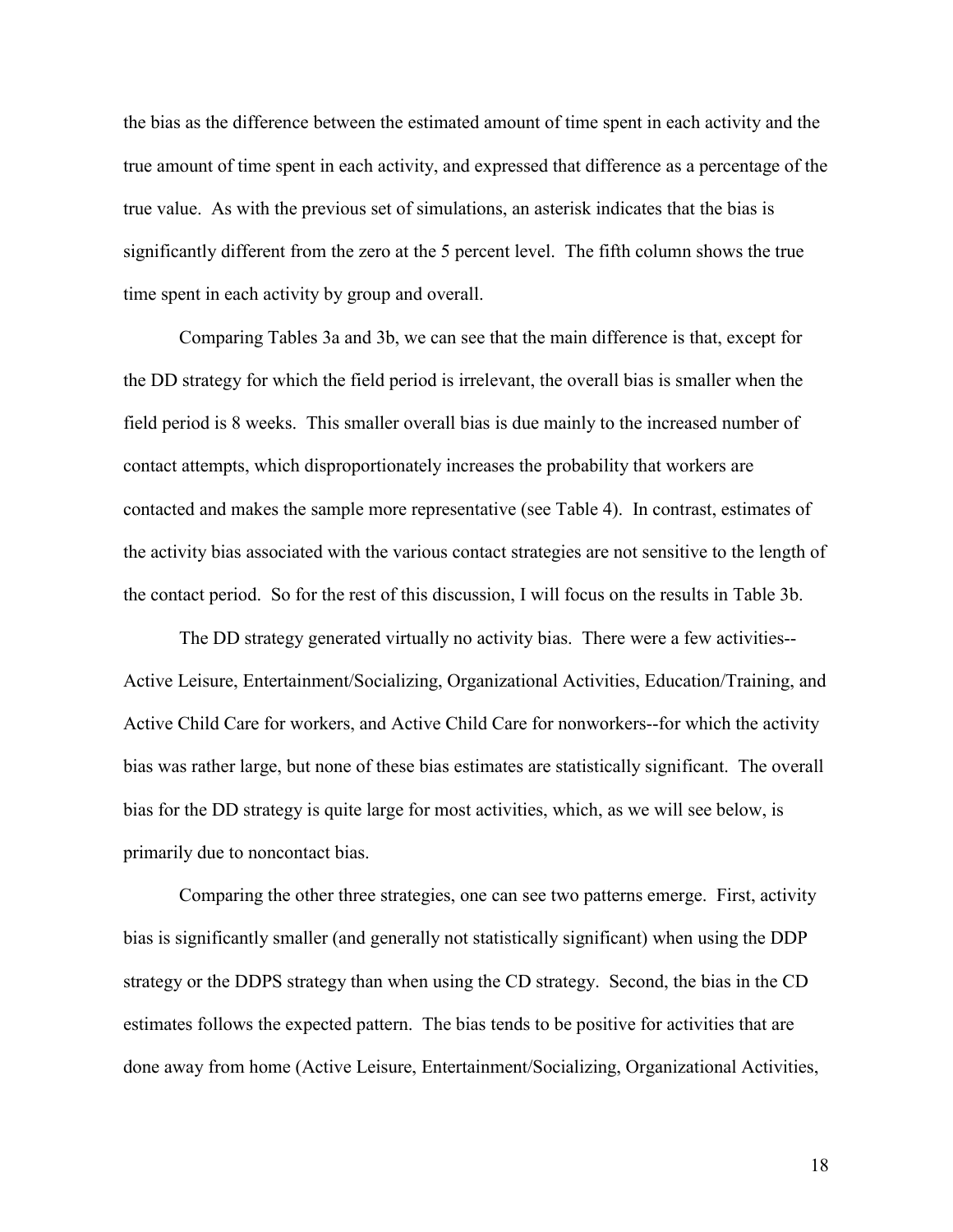Education/Training, Purchasing Goods/Services, and Paid Work), and negative for activities done at home (Passive Leisure, Personal Care, Active Child Care, and Housework). This pattern is consistent with research cited in the introduction that finds that reported time spent away from home is greater under a convenience-day strategy than under a designated-day strategy. More important, it is now clear that this finding is due to bias in convenient-day strategies rather than bias in designated-day strategies.

#### [Insert Table 4 about here]

### *Noncontact Bias*

In general, the contact rate increases and the sample becomes more representative as the number of contact attempts increases (see Table 4). The contact rate is the lowest under the DD strategy (40 percent), and the sample is the least representative. Under both the DDP and the DDPS schedules, the contact rate increases and the sample becomes more representative as the field period increases from 4 to 8 weeks. Using a DDPS schedule with an 8-week field period (16 contact attempts) results in a contact rate of 80 percent and a representative sample. Not surprisingly, the sample generated by the DDP schedule with an 8 week field period is virtually identical to the one generated by the DDPS schedule with a 4 week field period.

## *Activity Bias vs. Noncontact Bias*

To get a clearer picture of the contribution of each type of bias to the overall bias, I decomposed the overall bias into the portion due to activity bias, the portion due to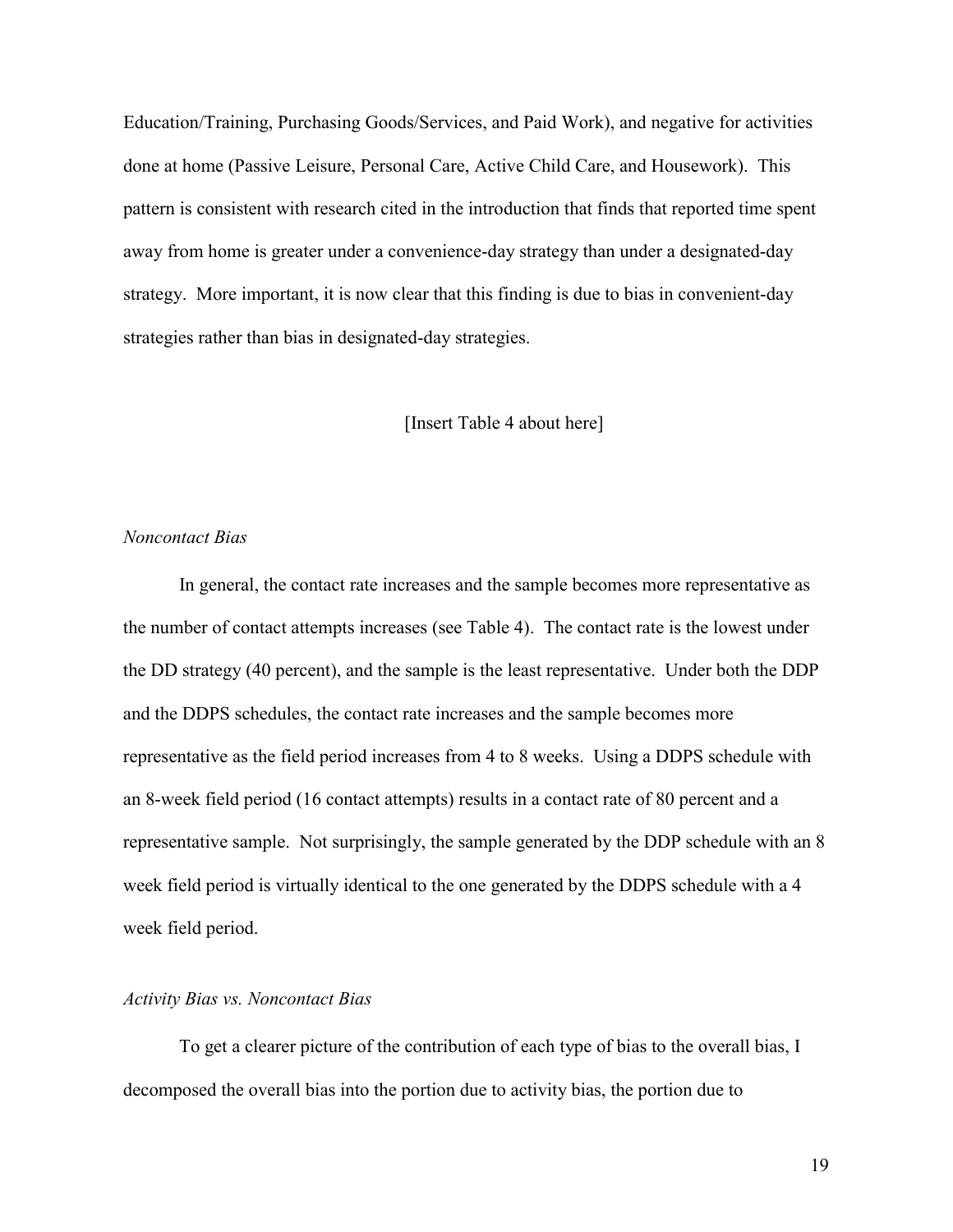noncontact bias, and the portion due to the interaction between the two biases. The overall bias for activity *a* and group *g* (workers or nonworkers) is given by:

$$
F_gX_{ag} - F_g^*X_{ag}^* = \underbrace{F_g^*\Big(X_{ag}-X_{ag}^*\Big)}_{\text{Activity}} + \underbrace{X_{ag}^*\Big(F_g-F_g^*\Big)}_{\text{Sample}} + \underbrace{\Big(F_g-F_g^*\Big(X_{ag}-X_{ag}^*\Big)}_{\text{Interaction}},
$$

where  $F_g$  is the fraction of the sample in group *g*, and  $X_{ag}$  is the time spent in activity *a* by group *g*, and asterisks indicate the true values. The total bias for activity *a* is obtained by summing this expression over workers and nonworkers, and is given by:

$$
\sum_{g=W,N}\!\!\!\! \left( \!F_{g} X_{ag} - F_{g}^* X_{ag}^* \right) \! = \! \sum_{g=W,N}\!\! F_{g}^* \! \left( \!X_{ag} - X_{ag}^* \right) \! + \! \sum_{g=W,N}\!\! X_{ag}^* \! \left( \!F_{g} - F_{g}^* \right) \! + \! \sum_{g=W,N}\!\!\!\! \left( \!F_{g} - F_{g}^* \right) \!\! \left( \!X_{ag} - X_{ag}^* \right) \! ,
$$

#### [Insert Table 5 about here]

There are several things to take from these decompositions (shown in Table 5). First, under the CD schedule, all of the overall bias is due to activity bias. The large number of contact attempts virtually guarantees a representative sample, so that increasing the field period from 4 to 8 weeks does not make much difference. In contrast, noncontact bias accounts for all of the bias under the DD schedule. Under both the DDP schedule and the DDPS schedule there is virtually no activity bias, and noncontact bias decreases dramatically as the field period is increased from 4 to 8 weeks. Not surprisingly, the noncontact bias for the DDP schedule with an 8-week field period is about the same as the noncontact bias under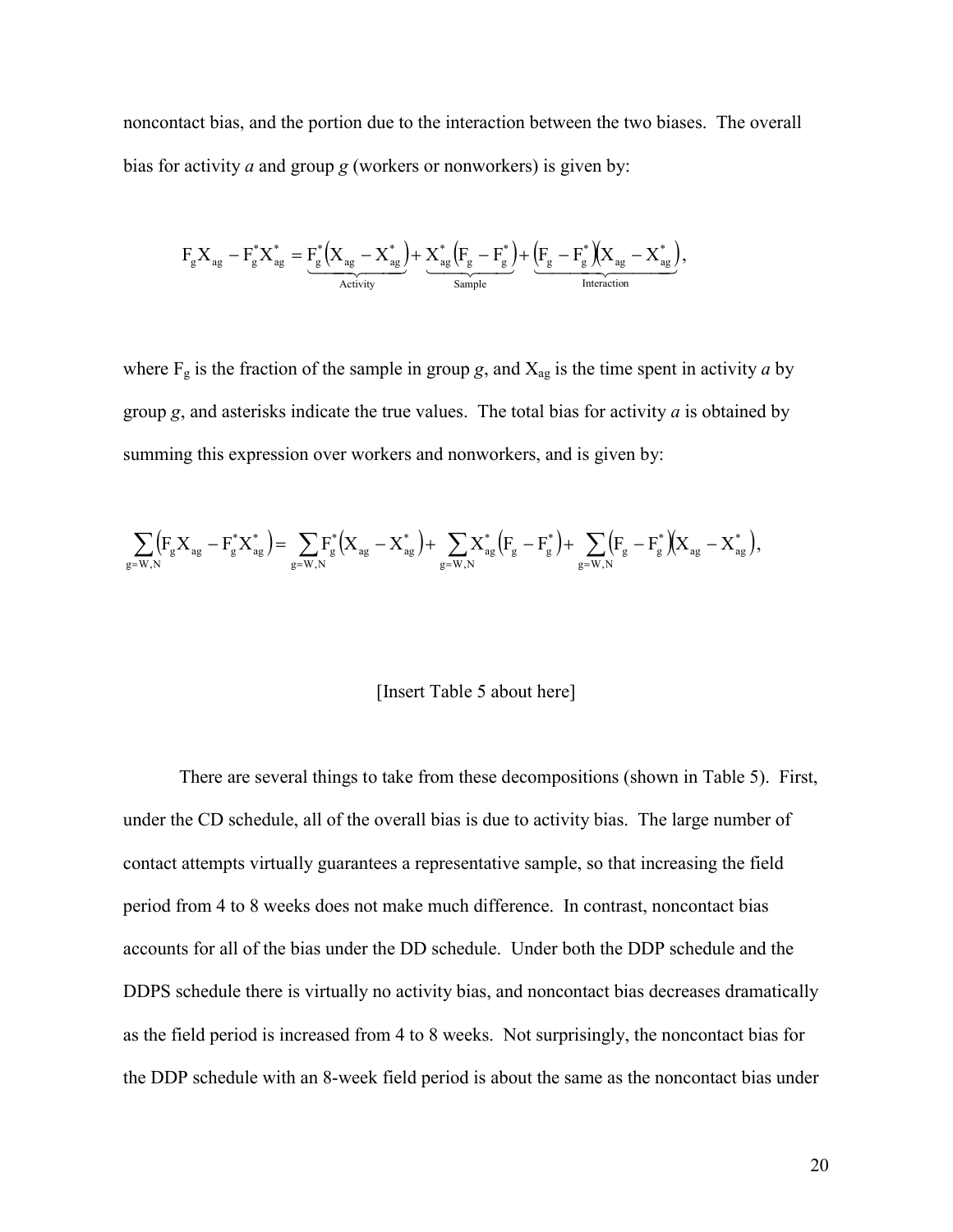the DDPS schedule with a 4-week field period. In these simulations, the sample becomes fully representative when the field period is long enough to allow 16 contact attempts. Finally, the small magnitude of the interaction terms reflects the fact that activity and noncontact biases associated with each contact strategy are negatively correlated.

## **4. Summary and Recommendations**

Telephone time-use surveys have unique characteristics that make data collection more challenging. Unlike most other surveys, time-use surveys cannot accept proxy responses, so it is more likely that the probability of contacting a potential respondent is correlated with his or her activities. And because telephone time-use surveys ask respondents to report on their activities during the previous day, it is possible that the probability of interviewing the respondent about a given reference day will be correlated with the activities on that reference day. In this paper, I showed how these characteristics can generate noncontact bias and activity bias. I then used two sets of computer simulations to show that the extent of these biases depends on the survey's strategy for contacting potential respondents.

In the first set of simulations, I showed that the extent of the bias associated with any given contact schedule depends on the pattern of easy-to-contact (ETC) and hard-to-contact (HTC) days. The designated-day-with-postponement (DDP) schedule outperformed the other contact schedules for all of the activity patterns I examined. These simulations also showed that estimates generated using a convenient-day (CD) schedule are sensitive to the withinperson variance of the contact probability. Estimates of the time spent in activities that are positively correlated with the contact probability (for example, activities done at home)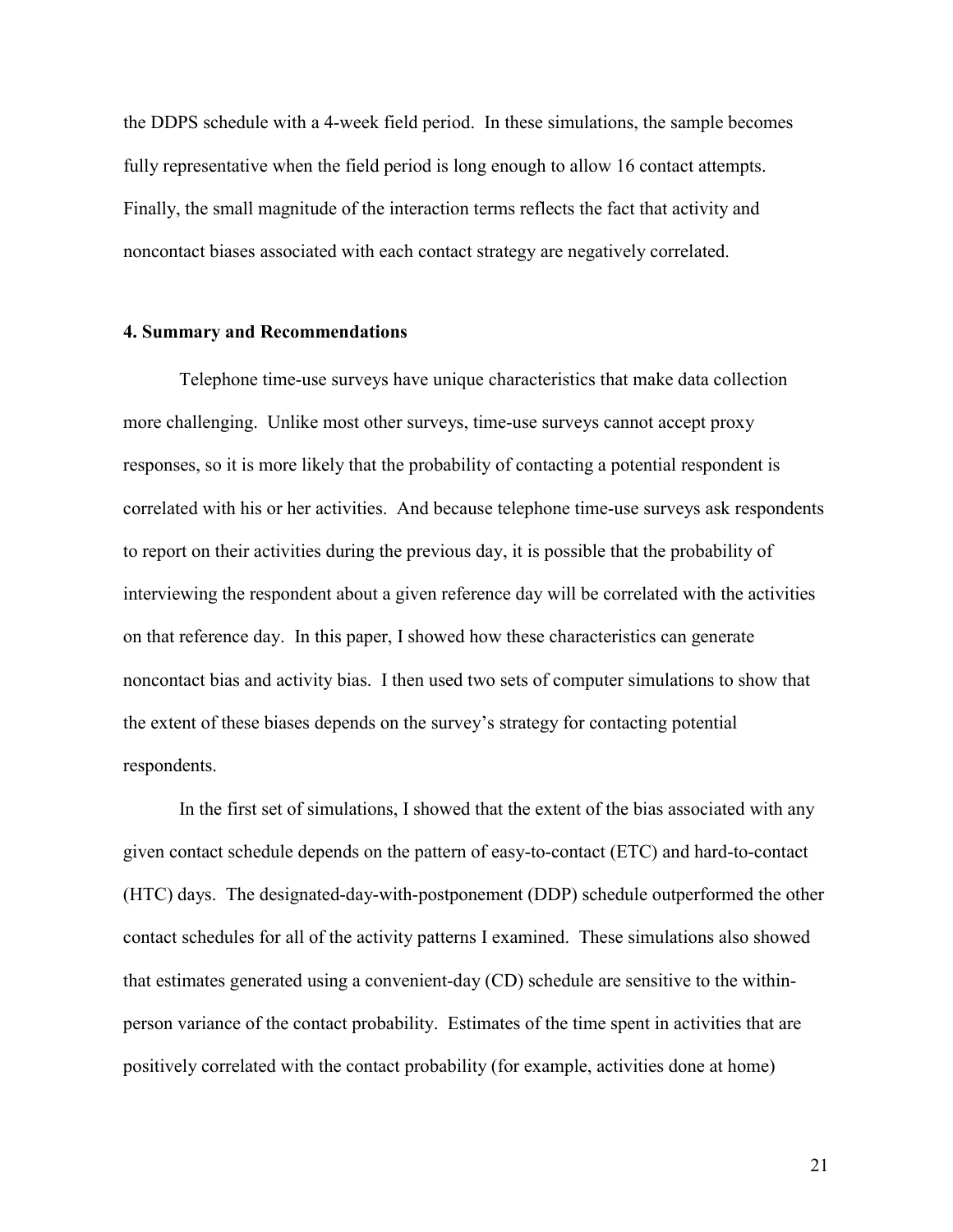decrease as the variance increases. In contrast, estimates generated by other contact schedules are not sensitive to the within-person variance of the contact probability.

Given the results of the simple simulations, it is clear that the overall bias for the different contact strategies depends on the relative frequency of each pattern in the population. Direct data on these patterns do not exist, so I augmented the first set of simulations using CPS data on work schedules and actual time use data from the 1992-94 EPA Time Diary Study. The results from the augmented simulations confirm those from the simple simulations, and show how the bias can affect estimates of time spent in specific activities. As expected, the CD contact strategy introduces systematic activity bias into timeuse estimates. The time spent in activities done at home is underestimated, while time spent in activities done away from home is overestimated. There is no systematic activity bias in the samples generated by the DDP and designated-day-with-postponement-and-substitution (DDPS) strategies. The simulations also show that increasing the number of contact attempts reduces noncontact bias.

These results clearly show that the choice of contact strategy matters and point to two recommendations.

First, time-use surveys should use the DDP schedule. The DDP schedule generates less activity bias than the other contact schedules under all of the activity patterns tested. The DDPS schedule performed nearly as well in the more common activity patterns. But given that contact rates and field costs are a function of the number of contact attempts, the DDPS offers no cost advantage over the DDP schedule. Hence, there is no reason to choose the DDPS schedule over the DDP schedule.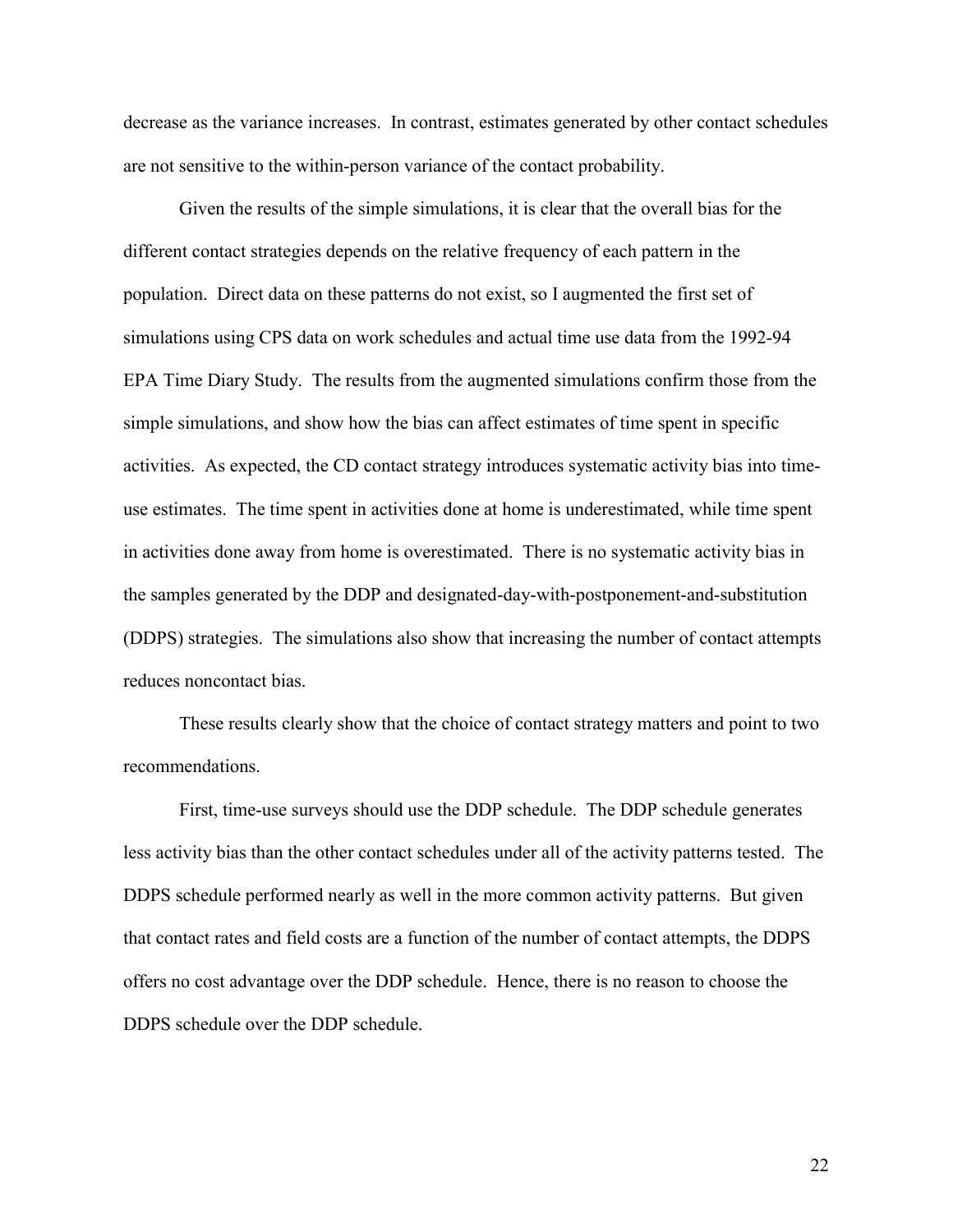Second, time-use surveys need to take steps to minimize noncontact bias. Because noncontact bias is largely a function of the number of contact attempts, an obvious way to minimize noncontact bias would be to increase the number of contact attempts. I will not elaborate on this point, because other authors have looked at this issue in depth. For example, Bauman, Lavradas, and Merkle (1993) show that age and employment status are related to the number of callbacks and that additional callbacks generate a more representative sample, and Botman, Massey, and Kalsbeek (1989) propose a method for determining the optimal number of callbacks. Another alternative would be to try to increase the probability of contacting potential respondents. This could be done by determining when respondents are likely to be home and calling at those times, or by allowing respondents to call on their designated interview day. Paying incentives is another way to make potential respondents become "more available." A less costly approach to minimizing noncontact bias would be to adjust sample weights. Pothoff, Manton, and Woodbury (1993) show that, when the variable being measured is correlated (across individuals) with the contact probability, weighting based on the number of callbacks is practical and effective. In the end, the correct mix of these approaches will depend on the constraints facing the survey manager.

#### **Acknowledgements**

I thank John Eltinge, Mike Horrigan, Anne Polivka, Jim Spletzer, and Clyde Tucker for their comments and suggestions. The views expressed here are mine, and do not necessarily reflect those of the Bureau of Labor Statistics.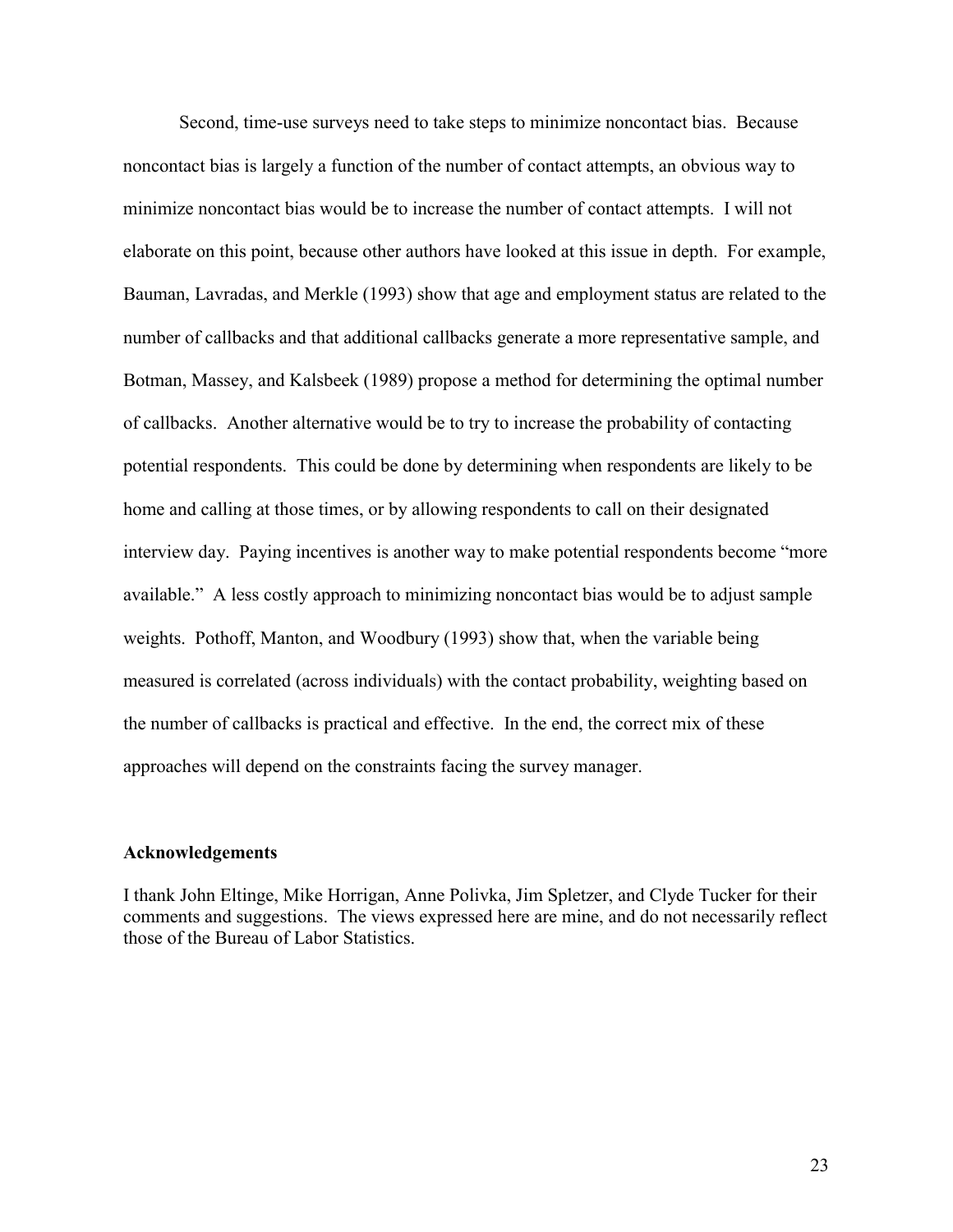## **References**

- Bauman, S. L., Lavradas, P. J., and Merkle, D. M. (1993). The Impact of Callbacks on Survey Estimates in an Annual RDD Survey. In *Proceedings of the Section on Survey Research Methods*, American Statistical Association, 1989, pp. 1070-1075.
- Botman, S. L., Massey, J. D., and Kalsbeek, W. D. (1989). Cost-Efficiency and the Number of Allowable Callbacks in the National Health interview Survey. In *Proceedings of the Section on Survey Research Methods*, American Statistical Association, 1989, pp. 434- 439.
- Harvey, A. (1993). Guidelines for Time Diary Data Collection, *Social Indicators Research* 30, PP. 197-228.
- Harvey, A. (1999). Guidelines for Time Use Data Collection and Analysis. In Wendy E. Pentland, Andrew S. Harvey, Powell Lawton, and Mary Ann McColl (Eds.) *Time Use Research in the Social Sciences*, Kluwer Academic/Plenum Publishers, New York, pp. 19-45.
- Kalton, G. (1985). Sample Design Issues in Time Diary Studies. In F. T. Juster & F. T. Stafford (Eds.), *Time, Goods, and Well-Being*, Ann Arbor: University of Michigan, Institute of Social Research, pp. 333-351.
- Kinsley, B. and O'Donnell, T. (1983). Marking Time: Methodology Report of the Canadian Time Use Pilot Study--1981. In *Explorations in Time Use* (vol. 1), Ottawa: Department of Communications, Employment and Immigration.
- Laaksonen, S. and Pääkkönen, H. (1992). Some Methodological Aspects on the Use of Time Budget Data." In *Housework Time in Bulgaria and Finland*, edited by L. Kirjavainen, B. Anachkova, S. Laaksonen, I. Niemi, H. Pääkkönen, Z. Staikov, pp.86-104.
- Lyberg, I. (1989). Sampling, Nonresponse, and Measurement Issues in the 1984-85 Swedish Time Budget Survey. In *Proceedings of the Fifth Annual Research Conference*: Department of Commerce, Bureau of the Census, pp. 210-238.
- Pothoff, R. F., Manton, K. G., and Woodbury, M. A. (1993). Correcting for Nonavailability in Surveys by Weighting Based on Number of Callbacks. *Journal of the American Statistical Association*, vol. 88 no. 424 (December 1993), pp. 1197-1207.
- Statistics Canada (1999) *Overview of the Time Use of Canadians in 1998*, General Social Survey, Catalogue no. 12F0080XIE; Ottawa, Canada.
- Stewart, J. (2000). Alternative Indexes for Comparing Activity Profiles. Paper presented at the 2000 International Association for Time-Use Research Conference, Belo Horizonte, Brazil.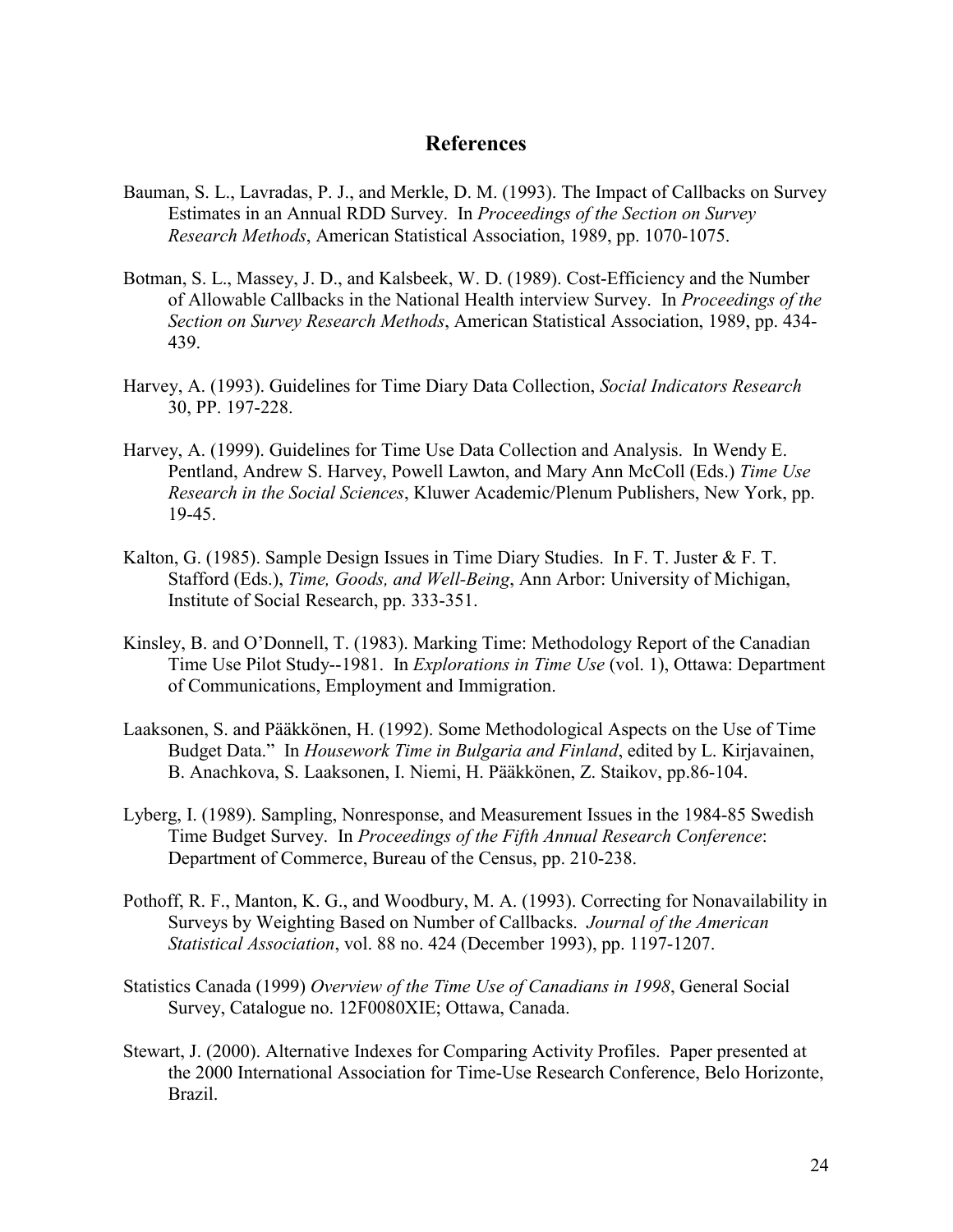Triplett, T. (1995). Data Collection Methods for Estimating Exposure to Pollutants Through Human Activity Pattern Data: A National Micro-behavioral Approach. mimeo, Survey Research Center, University of Maryland.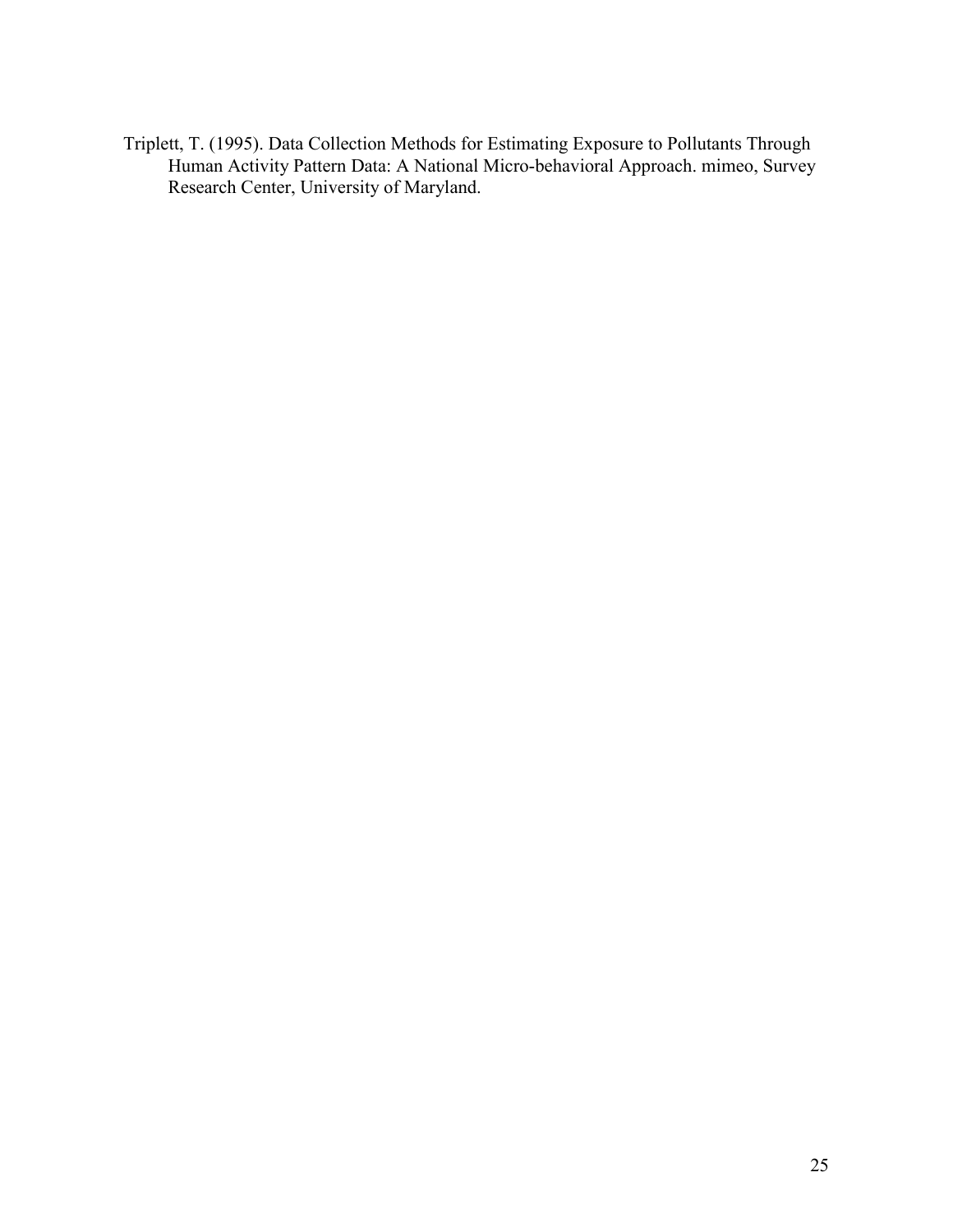|                                       | Estimated Bias (Expressed as a percent of the<br>Average Contact<br>Probability<br>true activity index) |          |       |             |           |           |            |             |
|---------------------------------------|---------------------------------------------------------------------------------------------------------|----------|-------|-------------|-----------|-----------|------------|-------------|
|                                       |                                                                                                         |          |       | <b>True</b> |           |           |            |             |
|                                       | Hard-to-                                                                                                | Easy-to- |       | Average     |           |           |            |             |
| Activity                              | contact                                                                                                 | contact  |       | Activity    |           |           |            |             |
| Pattern                               | days                                                                                                    | days     | ε-hat | Index       | CD        | DD        | <b>DDP</b> | <b>DDPS</b> |
| <b>Identical Base Probabilities</b>   |                                                                                                         |          |       |             |           |           |            |             |
|                                       | 0.50                                                                                                    |          | 0.10  | 0.500       | $0.7 *$   | $-0.1$    | 0.0        | 0.1         |
|                                       | 0.50                                                                                                    |          | 0.30  | 0.500       | $5.3*$    | $-0.3$    | 0.1        | 0.2         |
|                                       | 0.50                                                                                                    |          | 0.50  | 0.500       | $15.1 *$  | $-0.9$    | 0.4        | 0.7         |
| <b>Grouped Base Probabilities</b>     |                                                                                                         |          |       |             |           |           |            |             |
| <b>HHEEE</b>                          | 0.75                                                                                                    | 0.25     | 0.05  | 0.500       | 0.7       | $-10.7$ * | $-4.7$ *   | $-13.8$ *   |
|                                       | 0.75                                                                                                    | 0.25     | 0.25  | 0.500       | $5.2*$    | $-10.9$ * | $-4.8$ *   | $-13.9$ *   |
|                                       | 0.60                                                                                                    | 0.40     | 0.05  | 0.500       | $-0.1$    | $-2.2$ *  | $-0.7 *$   | $-2.8$ *    |
|                                       | 0.60                                                                                                    | 0.40     | 0.20  | 0.500       | $2.5*$    | $-2.6*$   | $-0.7 *$   | $-2.5$ *    |
| <b>HHHEE</b>                          | 0.75                                                                                                    | 0.25     | 0.05  | 0.625       | $-2.7$ *  | $-9.7$ *  | $-4.0*$    | $-12.7$ *   |
|                                       | 0.75                                                                                                    | 0.25     | 0.25  | 0.625       | 0.8       | $-10.3$ * | $-4.1$ *   | $-12.8$ *   |
|                                       | 0.60                                                                                                    | 0.40     | 0.05  | 0.550       | $-0.4$ *  | $-1.8$ *  | $-0.6 *$   | $-2.5$ *    |
|                                       | 0.60                                                                                                    | 0.40     | 0.20  | 0.550       | $1.9 *$   | $-2.4$ *  | $-0.5$     | $-2.2$ *    |
| <b>HHHHE</b>                          | 0.75                                                                                                    | 0.25     | 0.05  | 0.750       | 0.1       | $-0.1$    | 0.1        | 0.0         |
|                                       | 0.75                                                                                                    | 0.25     | 0.25  | 0.750       | $2.3*$    | $-0.5$    | 0.2        | 0.2         |
|                                       | 0.60                                                                                                    | 0.40     | 0.05  | 0.600       | $0.1 *$   | 0.0       | 0.0        | 0.0         |
|                                       | 0.60                                                                                                    | 0.40     | 0.20  | 0.600       | $1.9 *$   | $-0.3$    | 0.2        | 0.2         |
| <b>EHHHH</b>                          | 0.75                                                                                                    | 0.25     | 0.05  | 0.625       | $1.7 *$   | 1.0       | $1.4 *$    | 0.7         |
|                                       | 0.75                                                                                                    | 0.25     | 0.25  | 0.625       | $4.2 *$   | $-0.3$    | $1.2 *$    | 0.7         |
|                                       | 0.60                                                                                                    | 0.40     | 0.05  | 0.550       | $1.1 *$   | 0.3       | $0.5 *$    | 0.3         |
|                                       | 0.60                                                                                                    | 0.40     | 0.20  | 0.550       | $2.9 *$   | 0.0       | $0.6 *$    | 0.4         |
| <b>EEHHH</b>                          | 0.75                                                                                                    | 0.25     | 0.05  | 0.500       | $-18.2$ * | $-17.1$ * | $-4.3$ *   | $-21.7$ *   |
|                                       | 0.75                                                                                                    | 0.25     | 0.25  | 0.500       | $-15.9*$  | $-17.9$ * | $-4.5$ *   | $-20.9*$    |
|                                       | 0.60                                                                                                    | 0.40     | 0.05  | 0.500       | $-2.0$ *  | $-2.2$ *  | $-0.4$     | $-2.6$ *    |
|                                       | 0.60                                                                                                    | 0.40     | 0.20  | 0.500       | $-0.4$    | $-2.4$ *  | $-0.3$     | $-2.6$ *    |
| <b>EEEHH</b>                          | 0.75                                                                                                    | 0.25     | 0.05  | 0.375       | $-16.6*$  | $-17.6$ * | $-5.5$ *   | $-20.3*$    |
|                                       | 0.75                                                                                                    | 0.25     | 0.25  | 0.375       | $-11.4$ * | $-17.6$ * | $-5.6$ *   | $-19.6$ *   |
|                                       | 0.60                                                                                                    | 0.40     | 0.05  | 0.450       | $-2.0*$   | $-2.3$ *  | $-0.4$     | $-2.5$ *    |
|                                       | 0.60                                                                                                    | 0.40     | 0.20  | 0.450       | 0.0       | $-2.5$ *  | $-0.5$     | $-2.5$ *    |
| <b>Alternating Base Probabilities</b> |                                                                                                         |          |       |             |           |           |            |             |
| HEHEH/                                |                                                                                                         |          |       |             |           |           |            |             |
| <b>EHEHE</b>                          | 0.75                                                                                                    | 0.25     | 0.05  | 0.500       | $31.5*$   | 26.4 *    | $9.6*$     | 28.5 *      |
|                                       | 0.75                                                                                                    | 0.25     | 0.25  | 0.500       | $34.7*$   | 26.5 *    | $9.7 *$    | 29.4 *      |
|                                       | 0.60                                                                                                    | 0.40     | 0.05  | 0.500       | $5.6*$    | 4.5 $*$   | $1.3 *$    | $5.1*$      |
|                                       | 0.60                                                                                                    | 0.40     | 0.20  | 0.500       | $7.8 *$   | $4.3 *$   | $1.2 *$    | $5.1*$      |

### **Table 1: Activity bias associated with each contact strategy under alternative assumptions about the correlation of activities across days**

Note: Asterisks indicates that the estimated average activity index is statistically different from the true value at the 5% level.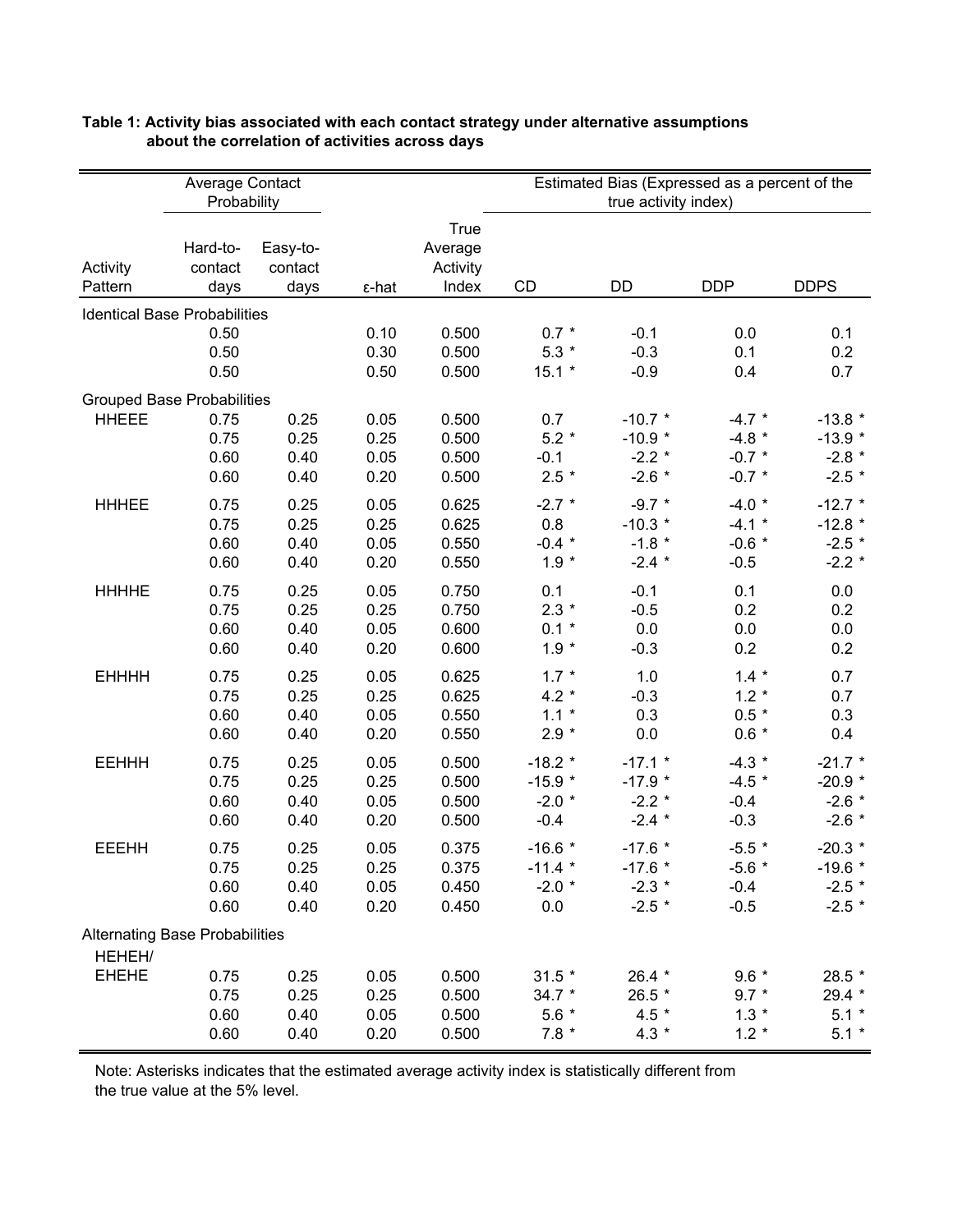**Table 2: Distribution of work schedules**

|       | <b>Activity Pattern</b> |   |                         | Percent | Cumulative<br>Percent |       |
|-------|-------------------------|---|-------------------------|---------|-----------------------|-------|
| М     | Tu                      | W | Th                      | F       |                       |       |
|       |                         |   |                         |         | 39.40                 | 39.40 |
| W     | W                       | W | W                       | W       | 48.11                 | 87.51 |
| W     | W                       | W | W                       |         | 2.63                  | 90.14 |
|       | W                       | W | w                       | W       | 1.63                  | 91.77 |
| W     | W                       | W |                         |         | 0.81                  | 92.58 |
| W     | W                       |   |                         |         | 0.26                  | 92.84 |
|       |                         |   | $\overline{\mathsf{W}}$ | W       | 0.37                  | 93.21 |
|       |                         | W | w                       | W       | 0.68                  | 93.89 |
| W     |                         | W |                         | W       | 0.49                  | 94.38 |
|       | W                       |   | W                       |         | 0.25                  | 94.63 |
|       |                         |   |                         | W       | 0.51                  | 95.14 |
| W     |                         |   |                         |         | 0.25                  | 95.39 |
| W     | w                       |   | W                       | w       | 0.73                  | 96.12 |
| W     |                         |   |                         | W       | 0.36                  | 96.48 |
| W     |                         |   | W                       | W       | 0.70                  | 97.18 |
|       | Other patterns          |   |                         | 2.82    | 100.00                |       |
| Total |                         |   | 100.00                  |         |                       |       |

Note: A "W" indicates a workday, and a "-" indicates a nonwork day. Author's tabulations from the May 1997 Work Schedule Supplement to the CPS. Observations were weighted using supplement weights. The sample size is 89,746 observations.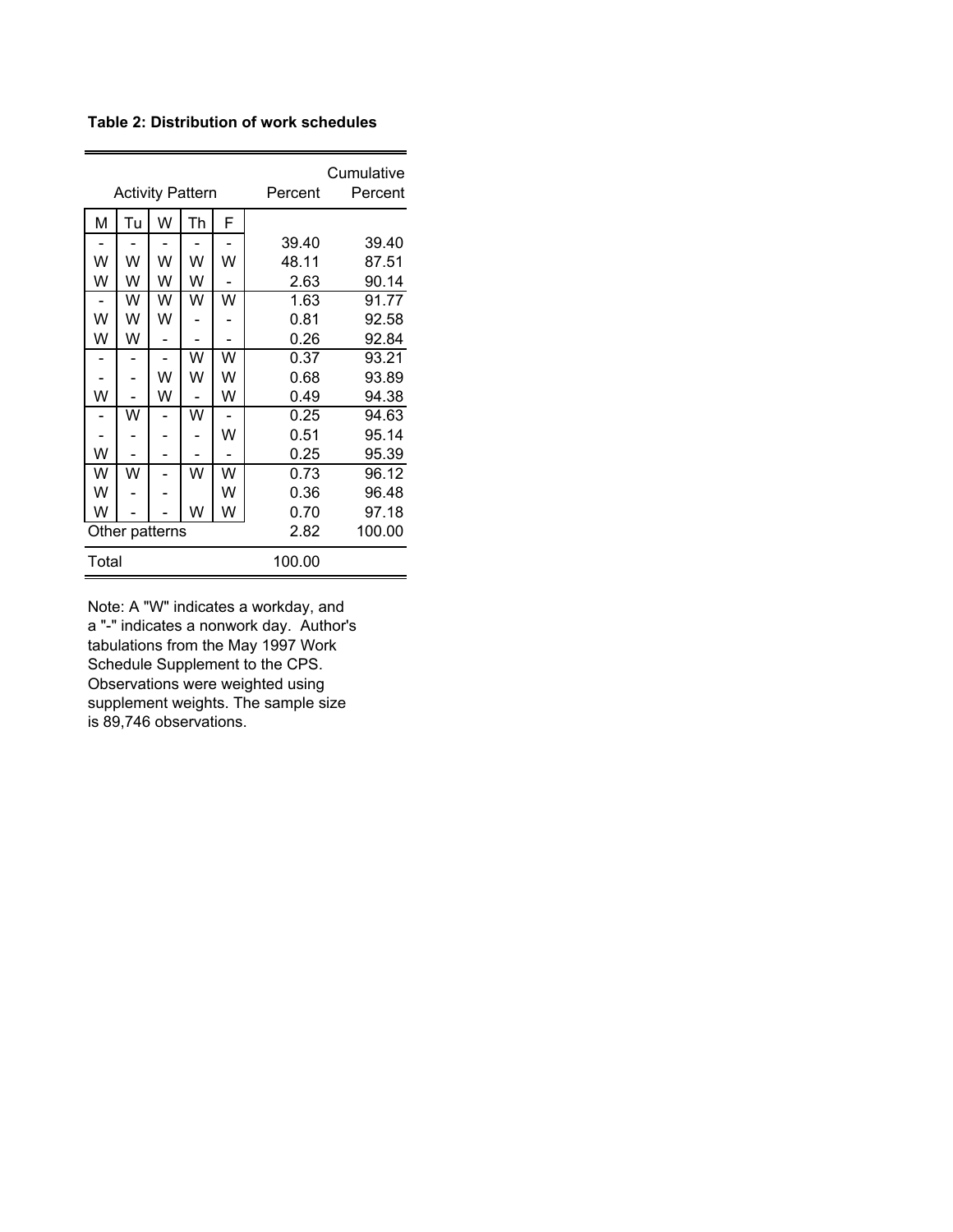|  | Table 3a: Estimated bias - augmented simulations (4 week field period) |  |
|--|------------------------------------------------------------------------|--|
|--|------------------------------------------------------------------------|--|

|                                  |              |            |             |             | Time<br>Spent in<br>Activity |
|----------------------------------|--------------|------------|-------------|-------------|------------------------------|
| Activity/Emp. Status             | CD           | DD         | <b>DDP</b>  | <b>DDPS</b> | (Truth)                      |
| Passive Leisure                  |              |            |             |             |                              |
| Nonworkers                       | $-8.44\%$ *  | 0.12%      | $-1.54%$    | $-1.03%$    | 314.72                       |
| <b>Workers</b>                   | $-5.40\%$ *  | 1.07%      | 0.43%       | 0.82%       | 152.04                       |
| Overall                          | $-8.62\%$ *  | 13.56% *   | 2.53% *     | 0.38%       | 220.70                       |
| <b>Active Leisure</b>            |              |            |             |             |                              |
| Nonworkers                       | $9.80\%$ *   | $-2.75%$   | 0.99%       | $-0.66%$    | 65.94                        |
| Workers                          | $-0.07%$     | $-7.34%$   | $-4.69%$    | 1.91%       | 26.89                        |
| Overall                          | 4.03% *      | 11.75% *   | 3.31%       | 1.08%       | 43.37                        |
| Entertainment/Socializing        |              |            |             |             |                              |
| Nonworkers                       | 19.41% *     | $-2.01%$   | $-0.25%$    | $-1.20%$    | 67.30                        |
| Workers                          | $8.63\%$ *   | 7.14%      | 5.21%       | 3.72%       | 27.87                        |
| Overall                          | 13.11% *     | 15.78% *   | 5.64% *     | 1.37%       | 44.51                        |
| <b>Organizational Activities</b> |              |            |             |             |                              |
| Nonworkers                       | 19.58% *     | $-0.98%$   | 9.00%       | 3.84%       | 19.25                        |
| Workers                          | 13.77% *     | 6.95%      | 7.17%       | 7.48%       | 8.72                         |
| Overall                          | 15.24% *     | 15.26% *   | 12.37% *    | 5.99%       | 13.16                        |
| Education/Training               |              |            |             |             |                              |
| Nonworkers                       | 32.77% *     | $-0.42%$   | 12.54% *    | 8.92% *     | 43.60                        |
| <b>Workers</b>                   | $-1.17%$     | 7.63%      | 0.57%       | 1.59%       | 13.16                        |
| Overall                          | 19.17% *     | 22.02% *   | 15.39% *    | 8.00% *     | 26.01                        |
| <b>Personal Care</b>             |              |            |             |             |                              |
| Nonworkers                       | $-0.50%$     | $-0.29%$   | $-0.49%$    | $-0.44%$    | 663.04                       |
| <b>Workers</b>                   | $-0.52\%$ *  | 0.01%      | $-0.06%$    | $-0.13%$    | 580.71                       |
| Overall                          | $-0.79\%$ *  | $2.20\%$ * | 0.34%       | $-0.15%$    | 615.46                       |
| <b>Purchasing Goods/Services</b> |              |            |             |             |                              |
| Nonworkers                       | 12.62% *     | 1.35%      | 0.11%       | $-1.28%$    | 72.98                        |
| Workers                          | $-4.05%$     | 4.62%      | $-3.62%$    | $-5.43\%$ * | 23.28                        |
| Overall                          | 4.67% *      | 22.36% *   | 4.25% *     | $-1.49%$    | 44.25                        |
| Active Child Care                |              |            |             |             |                              |
| Nonworkers                       | $-7.89\%$ *  | 5.11%      | $-1.06\%$   | $-0.54\%$   | 24.13                        |
| Workers                          | $-7.69\%$ *  | $-6.05%$   | $-4.09%$    | $-0.92%$    | 12.64                        |
| Overall                          | $-9.09\%$ *  | 14.21% *   | 0.77%       | $-0.09\%$   | 17.49                        |
| Housework                        |              |            |             |             |                              |
| Nonworkers                       | $-8.88\%$ *  | 1.71%      | 0.33%       | 2.27%       | 169.04                       |
| Workers                          | $-10.55\%$ * | 0.85%      | $-2.03%$    | $-0.14%$    | 57.92                        |
| Overall                          | $-11.49\%$ * | 20.77% *   | 4.53% *     | 2.52% *     | 104.82                       |
| Paid Work                        |              |            |             |             |                              |
| Nonworkers                       |              |            |             |             |                              |
| <b>Workers</b>                   | $2.95\%$ *   | $-0.77%$   | 0.25%       | $-0.27%$    | 536.77                       |
| Overall                          | $6.74\%$ *   | 31.44% *   | $-7.74\%$ * | $-1.87\%$ * | 310.22                       |

Note: Asterisks indicates that the bias in the estimated time spent in the activity is significantly different from zero at the 5% level.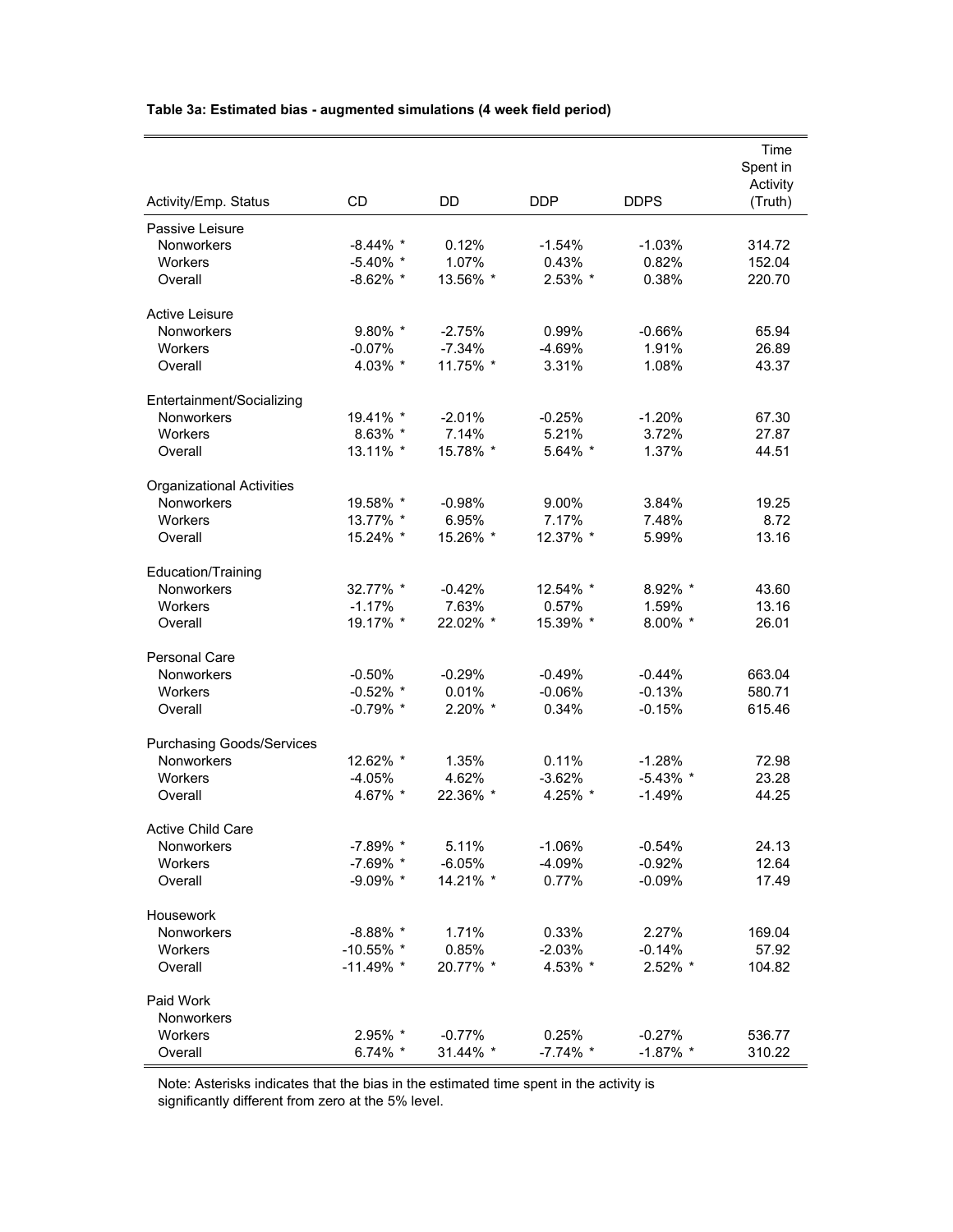|  | Table 3b: Estimated bias - augmented simulations (8 week field period) |  |
|--|------------------------------------------------------------------------|--|
|--|------------------------------------------------------------------------|--|

|                                  |                            |                      |                      |                      | Time<br>Spent in<br>Activity |
|----------------------------------|----------------------------|----------------------|----------------------|----------------------|------------------------------|
| Activity/Emp. Status             | <b>CD</b>                  | <b>DD</b>            | DDP                  | <b>DDPS</b>          | (Truth)                      |
| Passive Leisure                  |                            |                      |                      |                      |                              |
| Nonworkers                       | $-8.63\%$ *<br>$-5.24\%$ * | $-0.09\%$<br>1.28%   | $-1.62%$<br>0.39%    | $-1.21%$<br>1.10%    | 315.38                       |
| <b>Workers</b><br>Overall        | $-8.72\%$ *                | $-13.51\%$ *         | $-0.35%$             | $-0.31%$             | 151.72<br>220.79             |
| <b>Active Leisure</b>            |                            |                      |                      |                      |                              |
| Nonworkers                       | 10.62% *                   | $-2.03%$             | 1.76%                | 0.06%                | 65.46                        |
| Workers                          | 0.00%                      | $-7.29%$             | $-3.50%$             | 2.21%                | 26.87                        |
| Overall                          | 4.49% *                    | 12.30% *             | 0.50%                | 0.82%                | 43.16                        |
| Entertainment/Socializing        |                            |                      |                      |                      |                              |
| <b>Nonworkers</b>                | 19.77% *                   | $-1.72%$             | $-0.15%$             | $-0.91%$             | 67.10                        |
| Workers                          | 8.09% *                    | 6.64%                | 5.52%                | 2.76%                | 28.00                        |
| Overall                          | 13.06% *                   | 15.80% *             | 2.47%                | 0.40%                | 44.50                        |
| <b>Organizational Activities</b> |                            |                      |                      |                      |                              |
| Nonworkers                       | 18.92% *                   | $-1.53%$             | 8.59%                | 3.25%                | 19.36                        |
| <b>Workers</b><br>Overall        | 14.03% *<br>14.89% *       | 7.00%<br>14.88% *    | 3.18%<br>7.14% *     | 7.25%<br>4.76%       | 8.72<br>13.21                |
|                                  |                            |                      |                      |                      |                              |
| Education/Training               |                            |                      |                      |                      |                              |
| Nonworkers<br>Workers            | 33.56% *<br>$-0.72%$       | 0.18%<br>8.24%       | 12.91% *<br>0.77%    | 9.55% *<br>2.01%     | 43.34<br>13.09               |
| Overall                          | 19.73% *                   | 22.74% *             | 10.29% *             | 7.32% *              | 25.86                        |
|                                  |                            |                      |                      |                      |                              |
| <b>Personal Care</b>             |                            |                      |                      |                      |                              |
| Nonworkers                       | $-0.50%$                   | $-0.29%$             | $-0.48%$             | $-0.44%$             | 663.03                       |
| Workers                          | $-0.55\%$ *                | $0.00\%$             | $-0.08%$             | $-0.16%$             | 580.81                       |
| Overall                          | $-0.82\%$ *                | 2.20% *              | $-0.17%$             | $-0.29%$             | 615.51                       |
| <b>Purchasing Goods/Services</b> |                            |                      |                      |                      |                              |
| Nonworkers                       | 12.64% *                   | 1.36%                | $-0.09%$             | $-1.28%$             | 72.97                        |
| Workers                          | $-4.41%$                   | 4.23%                | $-3.66%$             | $-5.45\%$ *          | 23.36                        |
| Overall                          | 4.48% *                    | 22.23% *             | $-0.42%$             | $-2.58%$             | 44.30                        |
| <b>Active Child Care</b>         |                            |                      |                      |                      |                              |
| <b>Nonworkers</b>                | $-7.67\%$ *                | 5.36%                | $-1.04\%$            | $-0.31%$             | 24.07                        |
| Workers<br>Overall               | $-8.02\%$ *<br>$-9.14\%$ * | $-6.18%$<br>14.30% * | $-4.98%$<br>$-2.23%$ | $-1.65%$<br>$-0.89%$ | 12.66<br>17.48               |
|                                  |                            |                      |                      |                      |                              |
| Housework                        |                            |                      |                      |                      |                              |
| Nonworkers                       | $-9.02\%$ *                | 1.55%                | 0.20%                | 2.10%                | 169.30                       |
| Workers                          | $-10.55\%$ *               | 0.80%                | $-2.15%$             | $-0.20%$             | 57.95                        |
| Overall                          | $-11.64\%$ *               | 20.63% *             | 0.17%                | 1.34%                | 104.94                       |
| Paid Work                        |                            |                      |                      |                      |                              |
| Nonworkers<br>Workers            | $2.96\%$ *                 | $-0.78%$             | 0.30%                | $-0.26%$             | 536.82                       |
| Overall                          | 6.86% $*$                  | $-31.44\%$ *         | $-0.86%$             | $-0.22%$             | 310.25                       |
|                                  |                            |                      |                      |                      |                              |

Note: Asterisks indicates that the bias in the estimated time spent in the activity is significantly different from zero at the 5% level.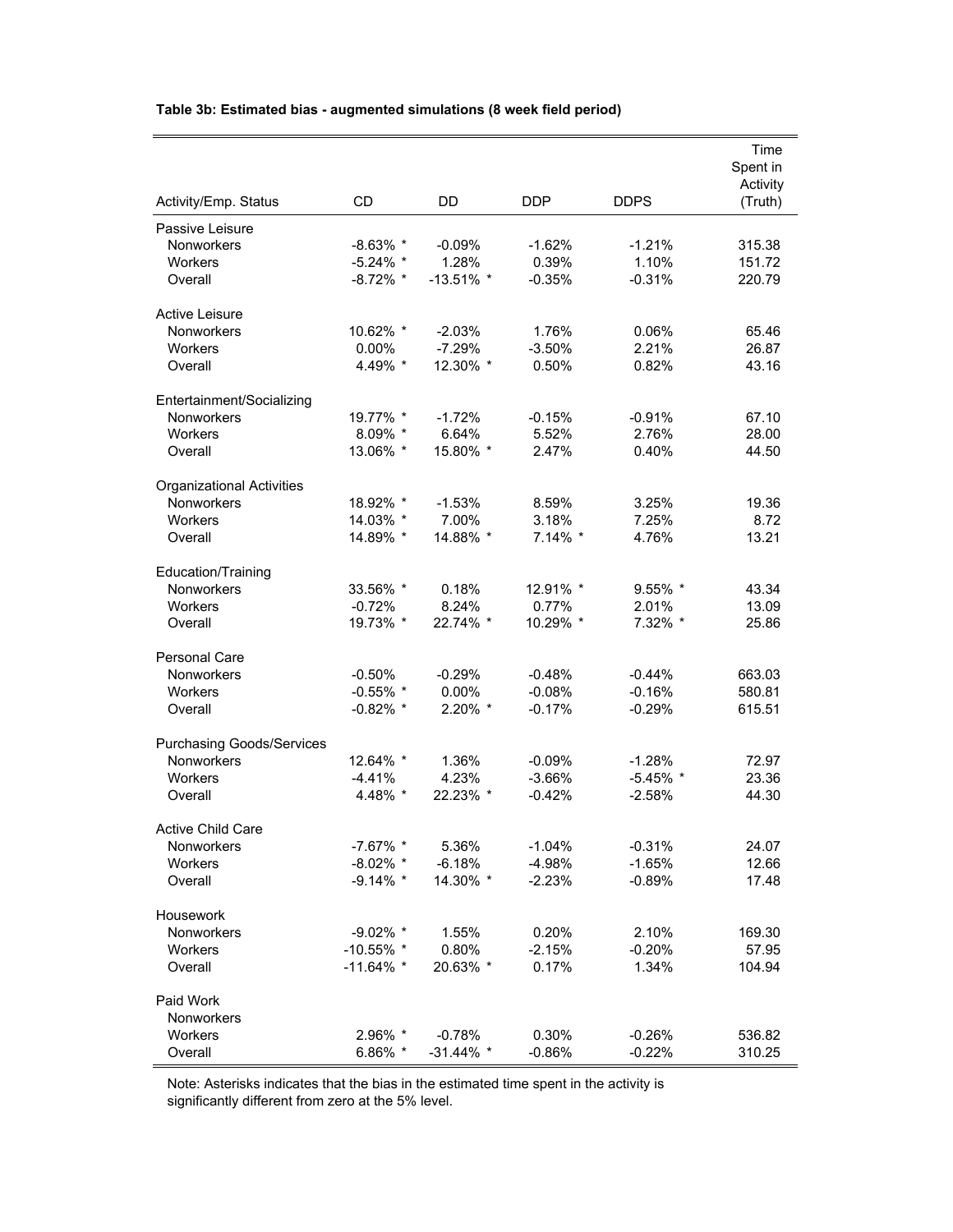## **Table 4: Contact Rate Summary - Augmented Simulations**

| <b>Field Period</b> |                           | CD    | DD.   | <b>DDP</b> | <b>DDPS</b> | Truth |
|---------------------|---------------------------|-------|-------|------------|-------------|-------|
| 4 weeks             | Contact Rate              | 89.68 | 40.35 | 71.79      | 78.39       |       |
|                     | <b>Percent Nonworkers</b> | 40.08 | 60.07 | 46.82      | 43.14       | 42.21 |
|                     | <b>Percent Workers</b>    | 59.92 | 39.93 | 53.18      | 56.86       | 57.79 |
| 8 weeks             | Contact Rate              | 89.79 | 40.35 | 78.87      | 80.17       |       |
|                     | <b>Percent Nonworkers</b> | 40.02 | 60.07 | 42.88      | 42.19       | 42.21 |
|                     | <b>Percent Workers</b>    | 59.98 | 39.93 | 57.12      | 57.81       | 57.79 |